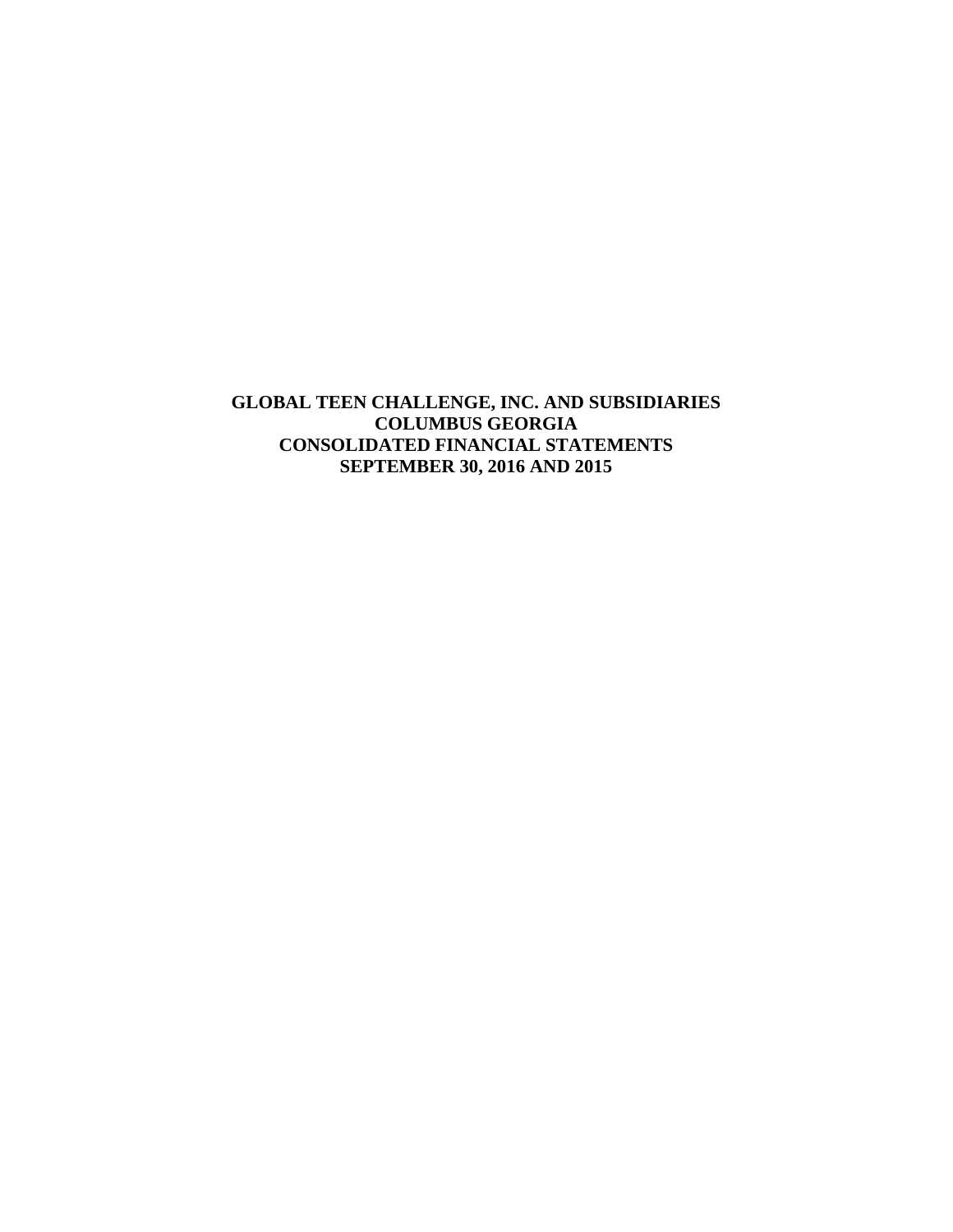# TABLE OF CONTENTS

| <b>FINANCIAL STATEMENTS</b> |                |
|-----------------------------|----------------|
|                             | $\overline{3}$ |
|                             | $4 - 5$        |
|                             | $\overline{6}$ |
|                             | $7 - 8$        |
|                             | $9 - 20$       |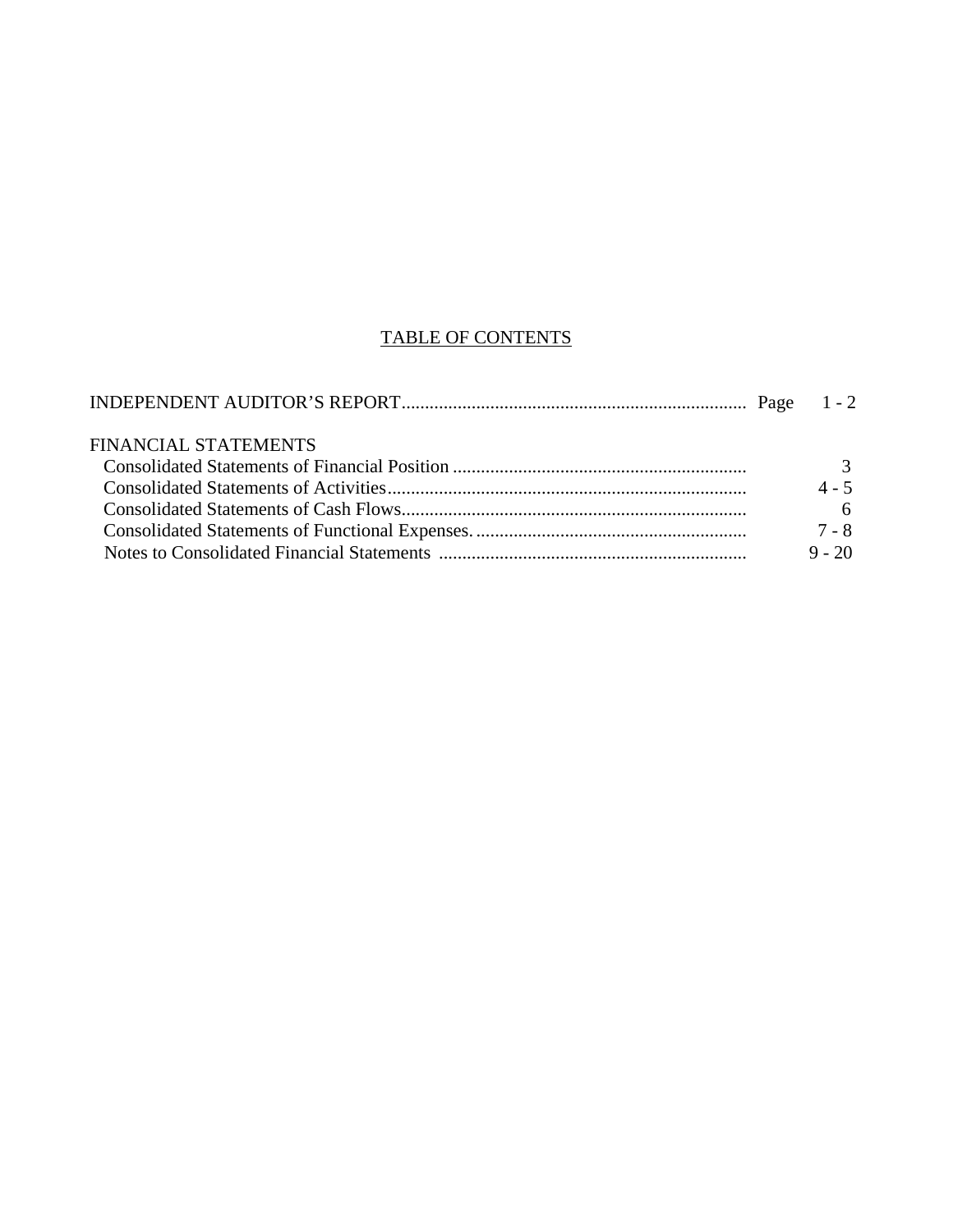

Independent Auditor's Report

The Board of Directors Global Teen Challenge, Inc. (formerly Teen Challenge International, Inc.) and Subsidiaries Columbus, Georgia

We have audited the accompanying consolidated financial statements of Global Teen Challenge, Inc. (formerly Teen Challenge International, Inc.) (a non-profit corporation) and Subsidiaries (collectively, the "Organization"), which comprise the consolidated statements of financial position as of September 30, 2016 and 2015, and the related consolidated statements of activities, and cash flows for the years then ended, and the related notes to the consolidated financial statements.

## **Management's Responsibility for the Consolidated Financial Statements**

Management is responsible for the preparation and fair presentation of these consolidated financial statements in accordance with accounting principles generally accepted in the United States of America; this includes the design, implementation, and maintenance of internal control relevant to the preparation and fair presentation of consolidated financial statements that are free from material misstatement, whether due to fraud or error.

### **Auditor's Responsibility**

Our responsibility is to express an opinion on these consolidated financial statements based on our audit. We conducted our audit in accordance with auditing standards generally accepted in the United States of America. Those standards require that we plan and perform the audit to obtain reasonable assurance about whether the consolidated financial statements are free from material misstatement.

An audit involves performing procedures to obtain audit evidence about the amounts and disclosures in the consolidated financial statements. The procedures selected depend on the auditor's judgment, including the assessment of the risks of material misstatement of the financial statements, whether due to fraud or error. In making those risk assessments, the auditor considers internal control relevant to the Organization's preparation and fair presentation of the consolidated financial statements in order to design audit procedures that are appropriate in the circumstances, but not for the purpose of expressing an opinion on the effectiveness of the Organization's internal control. Accordingly, we express no such opinion. An audit also includes evaluating the appropriateness of accounting policies used and the reasonableness of significant accounting estimates made by management, as well as evaluating the overall presentation of the financial statements.

We believe that the audit evidence we have obtained is sufficient and appropriate to provide a basis for our audit opinion.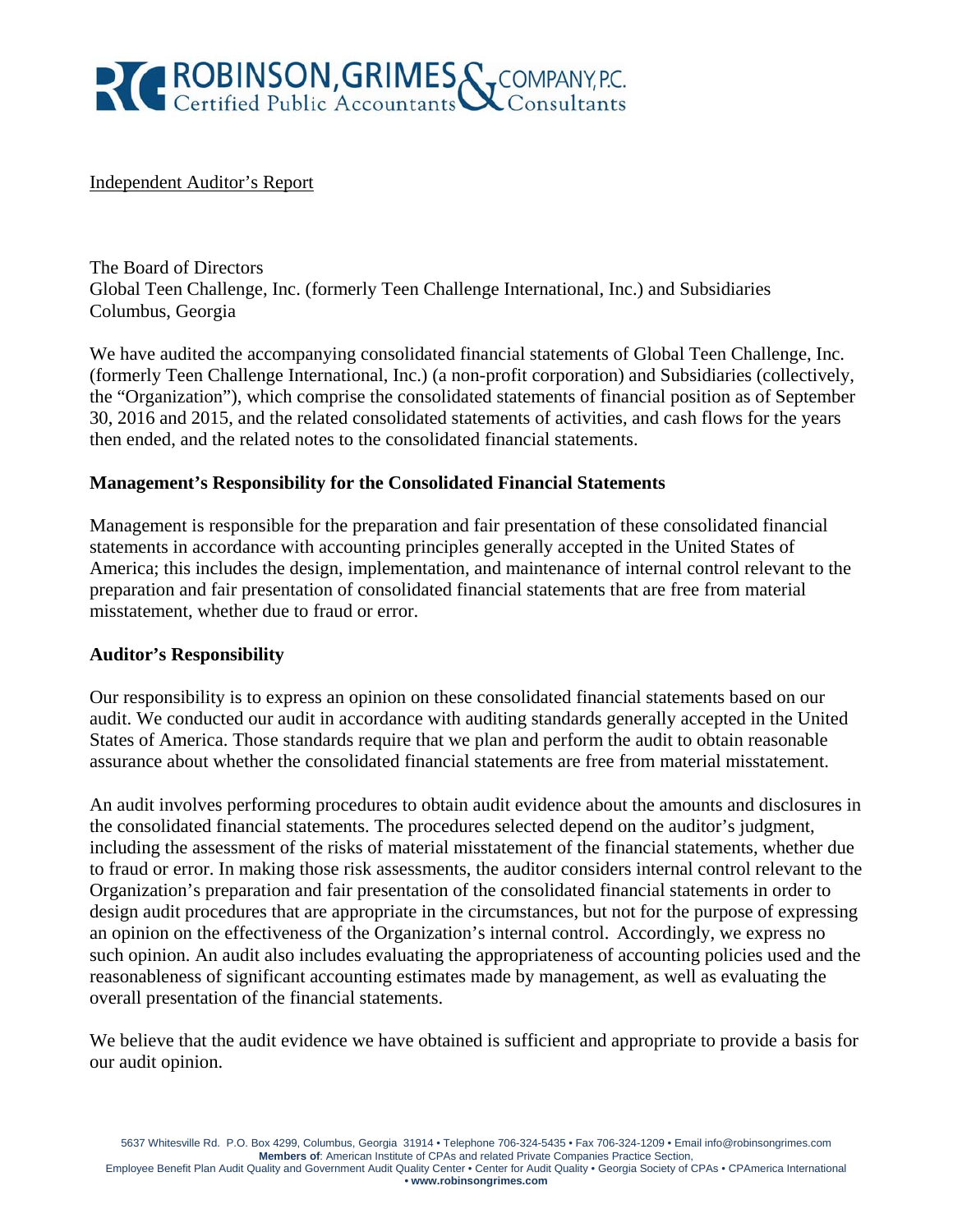The Board of Directors Global Teen Challenge, Inc. and Subsidiaries Page 2

# **Opinion**

In our opinion, the consolidated financial statements referred to above present fairly, in all material respects, the consolidated financial position of Global Teen Challenge, Inc. and Subsidiaries as of September 30, 2016 and 2015, and the changes in its net assets and its cash flows for the year then ended in accordance with accounting principles generally accepted in the United States of America.

Robinson, Grimes + Company, P.C.

Certified Public Accountants

January 23, 2017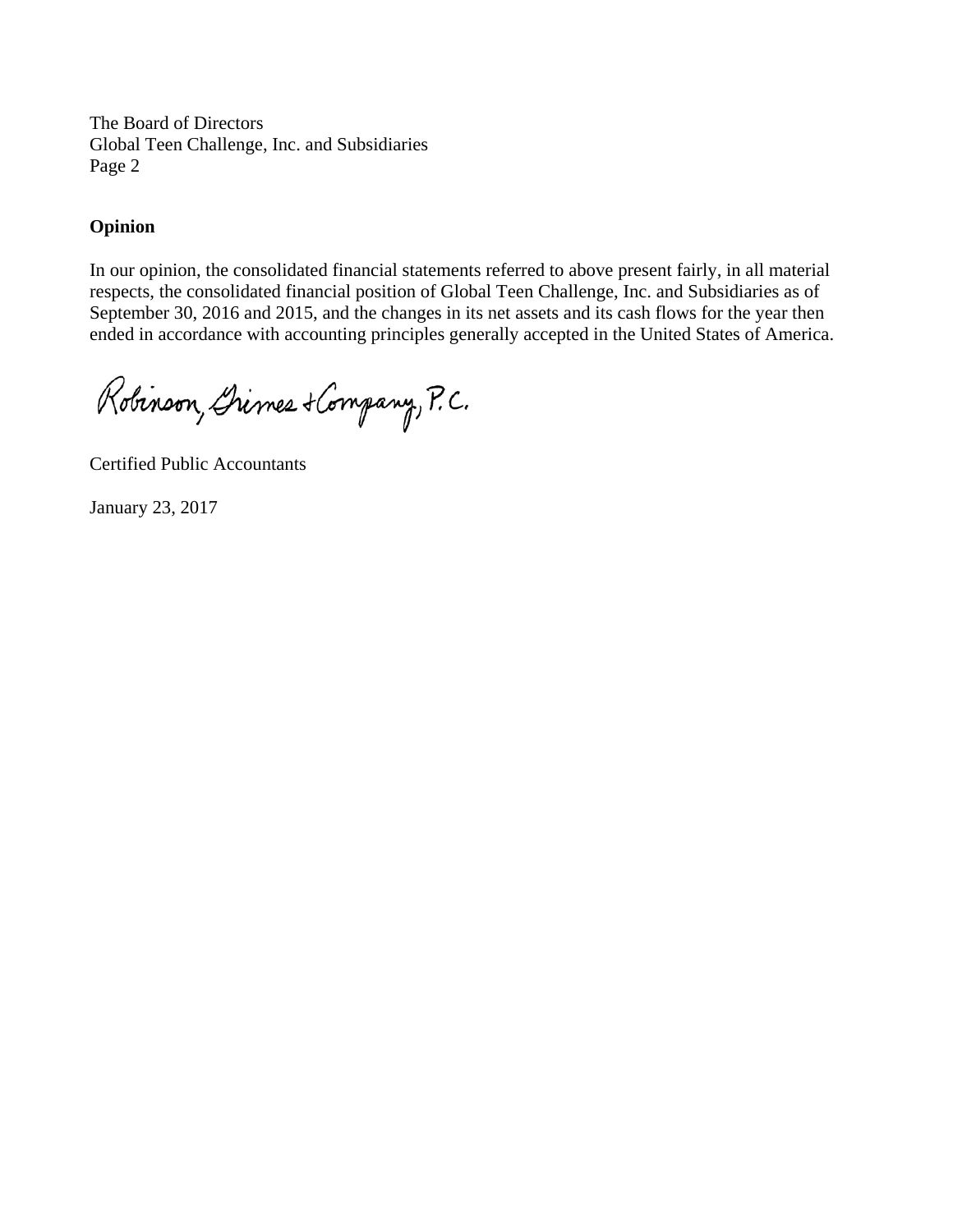# CONSOLIDATED STATEMENTS OF FINANCIAL POSITION COLUMBUS, GEORGIA GLOBAL TEEN CHALLENGE, INC. (FORMERLY TEEN CHALLENGE SEPTEMBER 30, 2016 AND 2015 INTERNATIONAL, INC.) AND SUBSIDIARIES

| <b>ASSETS</b>                                    |               |      |           |  |
|--------------------------------------------------|---------------|------|-----------|--|
|                                                  | 2016          | 2015 |           |  |
| <b>CURRENT ASSETS</b>                            |               |      |           |  |
| Cash and cash equivalents                        | \$<br>177,432 | \$   | 223,864   |  |
| Temporarily restricted cash and cash equivalents | 737,184       |      | 1,105,858 |  |
| Accounts receivable - Assemblies of God          | 138,348       |      | 146,119   |  |
| Accounts receivable - Teen Challenge of Florida  | 700,000       |      | $\theta$  |  |
| Current maturities of notes receivable           | 84,108        |      | 172,216   |  |
| Investments                                      | 515,137       |      | $\theta$  |  |
| Prepaid expenses and other assets                | 6,994         |      | 6,751     |  |
| Inventory                                        | 3,994         |      | 7,005     |  |
| Total current assets                             | 2,363,197     |      | 1,661,813 |  |
| Fixed assets (net of accumulated depreciation)   | 26,841        |      | 27,816    |  |
| Notes receivable (net of current portion)        | 320,075       |      | 255,927   |  |
| Total noncurrent assets                          | 346,916       |      | 283,743   |  |
| <b>Total assets</b>                              | 2,710,113     |      | 1,945,556 |  |

# LIABILITIES AND NET ASSETS

# **LIABILITIES**

| <b>CURRENT LIABILITIES</b><br>Accounts payable and accrued expenses | \$<br>104,591 | \$<br>728       |
|---------------------------------------------------------------------|---------------|-----------------|
| Total current liabilities                                           | 104,591       | 728             |
| <b>NET ASSETS</b>                                                   |               |                 |
|                                                                     |               |                 |
| <b>UNRESTRICTED</b>                                                 | 1,853,711     | 699,791         |
| <b>TEMPORARILY RESTRICTED</b>                                       | 751,811       | 1,245,037       |
| Total net assets                                                    | 2,605,522     | 1,944,828       |
| Total liabilities and net assets                                    | 2,710,113     | \$<br>1,945,556 |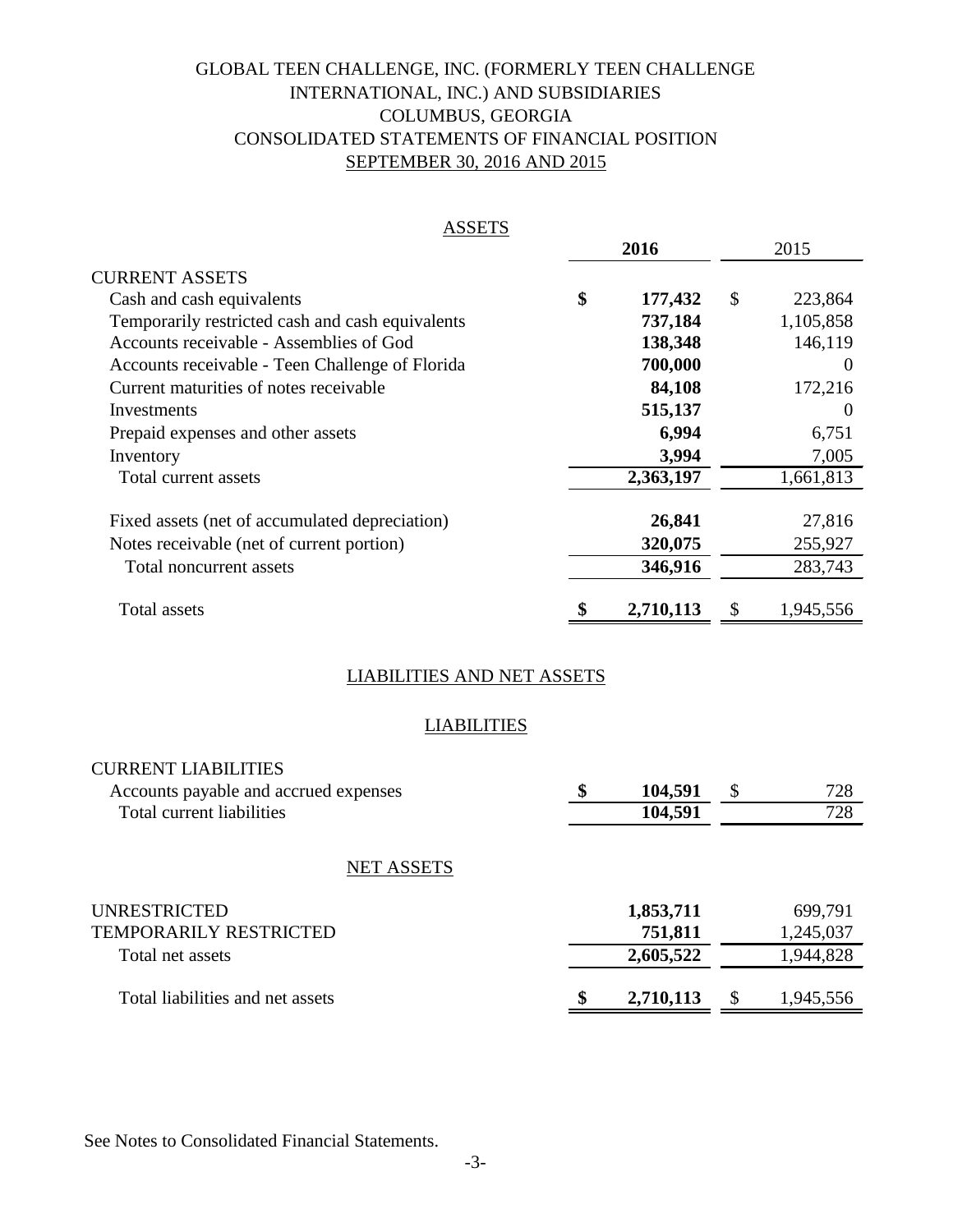# GLOBAL TEEN CHALLENGE, INC. (FORMERLY TEEN CHALLENGE COLUMBUS, GEORGIA CONSOLIDATED STATEMENT OF ACTIVITIES FOR THE YEAR ENDED SEPTEMBER 30, 2016 INTERNATIONAL, INC.) AND SUBSIDIARIES

|                                      | <b>TEMPORARILY</b><br><b>RESTRICTED</b><br><b>UNRESTRICTED</b> |           |    |                  |      |              |
|--------------------------------------|----------------------------------------------------------------|-----------|----|------------------|------|--------------|
|                                      |                                                                |           |    |                  |      | <b>TOTAL</b> |
| NON-PROFIT ACTIVITIES:               |                                                                |           |    |                  |      |              |
| OPERATING REVENUE                    |                                                                |           |    |                  |      |              |
| Support                              | $\mathcal{S}$                                                  | 2,374,225 | \$ | 3,051,032        | \$   | 5,425,257    |
| Other revenue                        |                                                                | 10,381    |    | 350              |      | 10,731       |
| Net investment income                |                                                                | 10,907    |    | 2,753            |      | 13,660       |
| Net unrealized gain on marketable    |                                                                |           |    |                  |      |              |
| securities                           |                                                                | 13,974    |    | $\boldsymbol{0}$ |      | 13,974       |
| Net assets released from purpose     |                                                                |           |    |                  |      |              |
| restrictions                         |                                                                | 3,547,361 |    | (3,547,361)      |      | $\theta$     |
| Total support and revenue            |                                                                | 5,956,848 |    | (493, 226)       |      | 5,463,622    |
| <b>OPERATING EXPENSES</b>            |                                                                |           |    |                  |      |              |
| Program services                     |                                                                | 3,858,637 |    | $\boldsymbol{0}$ |      | 3,858,637    |
| Management and general               |                                                                | 377,093   |    | $\boldsymbol{0}$ |      | 377,093      |
| Fundraising                          |                                                                | 481,263   |    | $\boldsymbol{0}$ |      | 481,263      |
| Total operating expenses             |                                                                | 4,716,993 |    | $\overline{0}$   |      | 4,716,993    |
| Change in net assets from non-profit |                                                                |           |    |                  |      |              |
| activities                           |                                                                | 1,239,855 |    | (493, 226)       |      | 746,629      |
|                                      |                                                                |           |    |                  |      |              |
| FOR-PROFIT ACTIVITIES:               |                                                                |           |    |                  |      |              |
| OPERATING REVENUE                    |                                                                |           |    |                  |      |              |
| <b>Sales</b>                         |                                                                | 70,082    |    | $\boldsymbol{0}$ |      | 70,082       |
| Cost of sales                        |                                                                | 81,673    |    | $\boldsymbol{0}$ |      | 81,673       |
| Gross profit                         |                                                                | (11, 591) |    | $\overline{0}$   |      | (11,591)     |
| <b>OPERATING EXPENSES</b>            |                                                                |           |    |                  |      |              |
| General and administrative           |                                                                | 44,833    |    | $\boldsymbol{0}$ |      | 44,833       |
| Salaries and wages                   |                                                                | 23,875    |    | $\boldsymbol{0}$ |      | 23,875       |
| Other                                |                                                                | 5,636     |    | $\boldsymbol{0}$ |      | 5,636        |
| Total operating expenses             |                                                                | 74,344    |    | $\boldsymbol{0}$ |      | 74,344       |
| Change in net assets from for-profit |                                                                |           |    | $\boldsymbol{0}$ |      |              |
| activities                           |                                                                | (85, 935) |    |                  |      | (85, 935)    |
| Net change in net assets             |                                                                | 1,153,920 |    | (493, 226)       |      | 660,694      |
| Net assets, beginning                |                                                                | 699,791   |    | 1,245,037        |      | 1,944,828    |
| Net assets, ending                   | \$                                                             | 1,853,711 | \$ | 751,811          | $\$$ | 2,605,522    |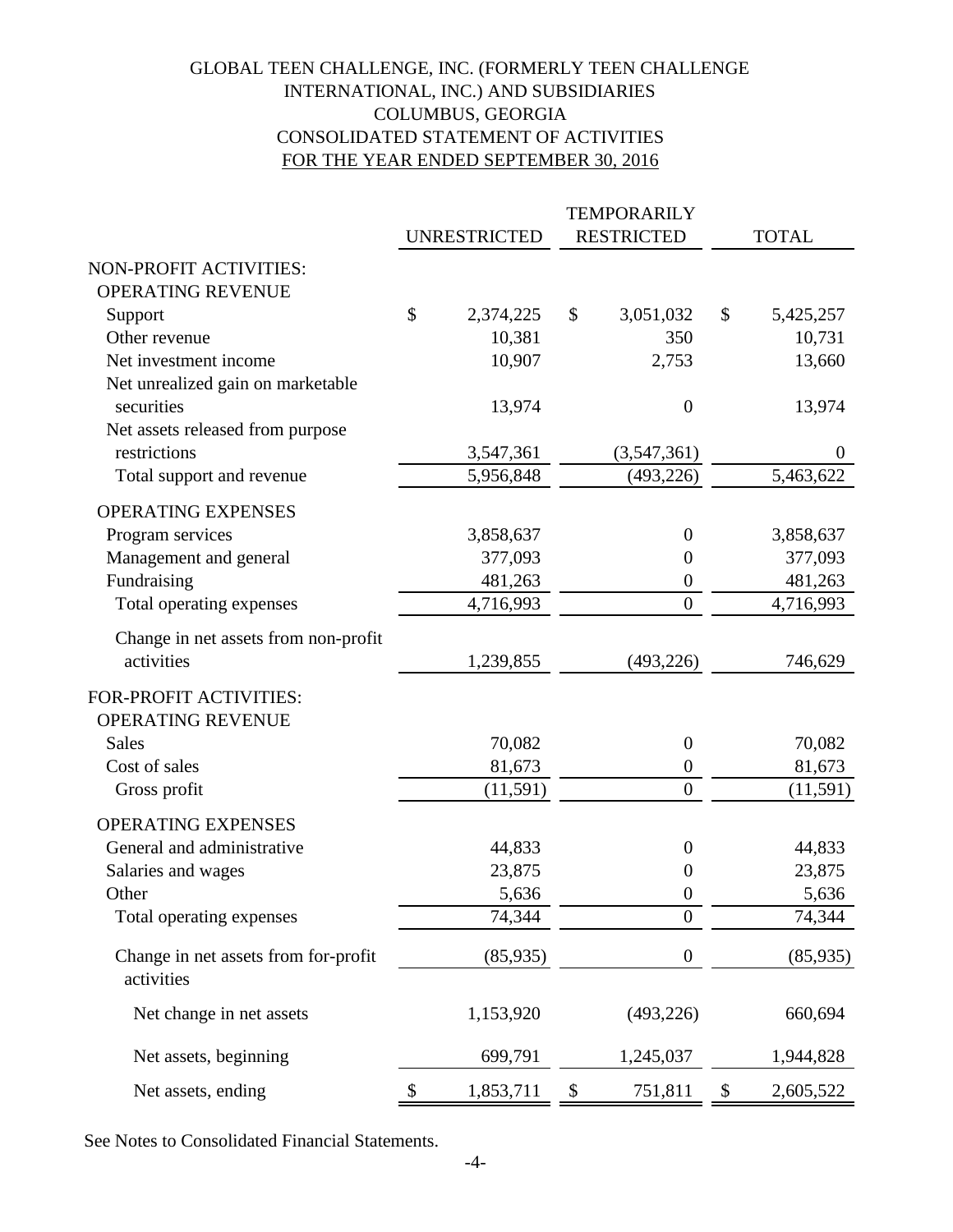# GLOBAL TEEN CHALLENGE, INC. (FORMERLY TEEN CHALLENGE COLUMBUS, GEORGIA CONSOLIDATED STATEMENT OF ACTIVITIES FOR THE YEAR ENDED SEPTEMBER 30, 2015 INTERNATIONAL, INC.) AND SUBSIDIARIES

|                                      |                     | <b>TEMPORARILY</b> |                 |
|--------------------------------------|---------------------|--------------------|-----------------|
|                                      | <b>UNRESTRICTED</b> | <b>RESTRICTED</b>  | <b>TOTAL</b>    |
| NON PROFIT ACTIVITIES:               |                     |                    |                 |
| OPERATING REVENUE                    |                     |                    |                 |
| Support                              | \$<br>2,792,136     | \$<br>2,735,447    | \$<br>5,527,583 |
| Other revenue                        | 9,552               | 471                | 10,023          |
| Net investment income                | 12,836              | 2,883              | 15,719          |
| Net assets released from purpose     |                     |                    |                 |
| restrictions                         | 2,840,005           | (2,840,005)        | $\theta$        |
| Total support and revenue            | 5,654,529           | (101, 204)         | 5,553,325       |
| <b>OPERATING EXPENSES</b>            |                     |                    |                 |
| Program services                     | 3,998,656           | $\theta$           | 3,998,656       |
| Management and general               | 273,910             | $\boldsymbol{0}$   | 273,910         |
| Fundraising                          | 401,045             | $\boldsymbol{0}$   | 401,045         |
| Total operating expenses             | 4,673,611           | $\overline{0}$     | 4,673,611       |
| Change in net assets from non-profit |                     |                    |                 |
| activities                           | 980,918             | (101, 204)         | 879,714         |
|                                      |                     |                    |                 |
| FOR-PROFIT ACTIVITIES:               |                     |                    |                 |
| OPERATING REVENUE                    |                     |                    |                 |
| <b>Sales</b>                         | 24,267              | $\boldsymbol{0}$   | 24,267          |
| Cost of sales                        | 14,495              | $\boldsymbol{0}$   | 14,495          |
| Gross profit                         | 9,772               | $\overline{0}$     | 9,772           |
| OPERATING EXPENSES                   |                     |                    |                 |
| General and administrative           | 141,007             | $\boldsymbol{0}$   | 141,007         |
| Salaries and wages                   | 48,249              | $\boldsymbol{0}$   | 48,249          |
| Other                                | 3,331               | $\boldsymbol{0}$   | 3,331           |
| Total operating expenses             | 192,587             | $\overline{0}$     | 192,587         |
|                                      |                     |                    |                 |
| Change in net assets from for-profit | (182, 815)          | $\boldsymbol{0}$   | (182, 815)      |
| activities                           |                     |                    |                 |
| Net change in net assets             | 798,103             | (101, 204)         | 696,899         |
|                                      |                     |                    |                 |
| Net assets, beginning                | (98, 312)           | 1,346,241          | 1,247,929       |
| Net assets, ending                   | \$<br>699,791       | \$<br>1,245,037    | \$<br>1,944,828 |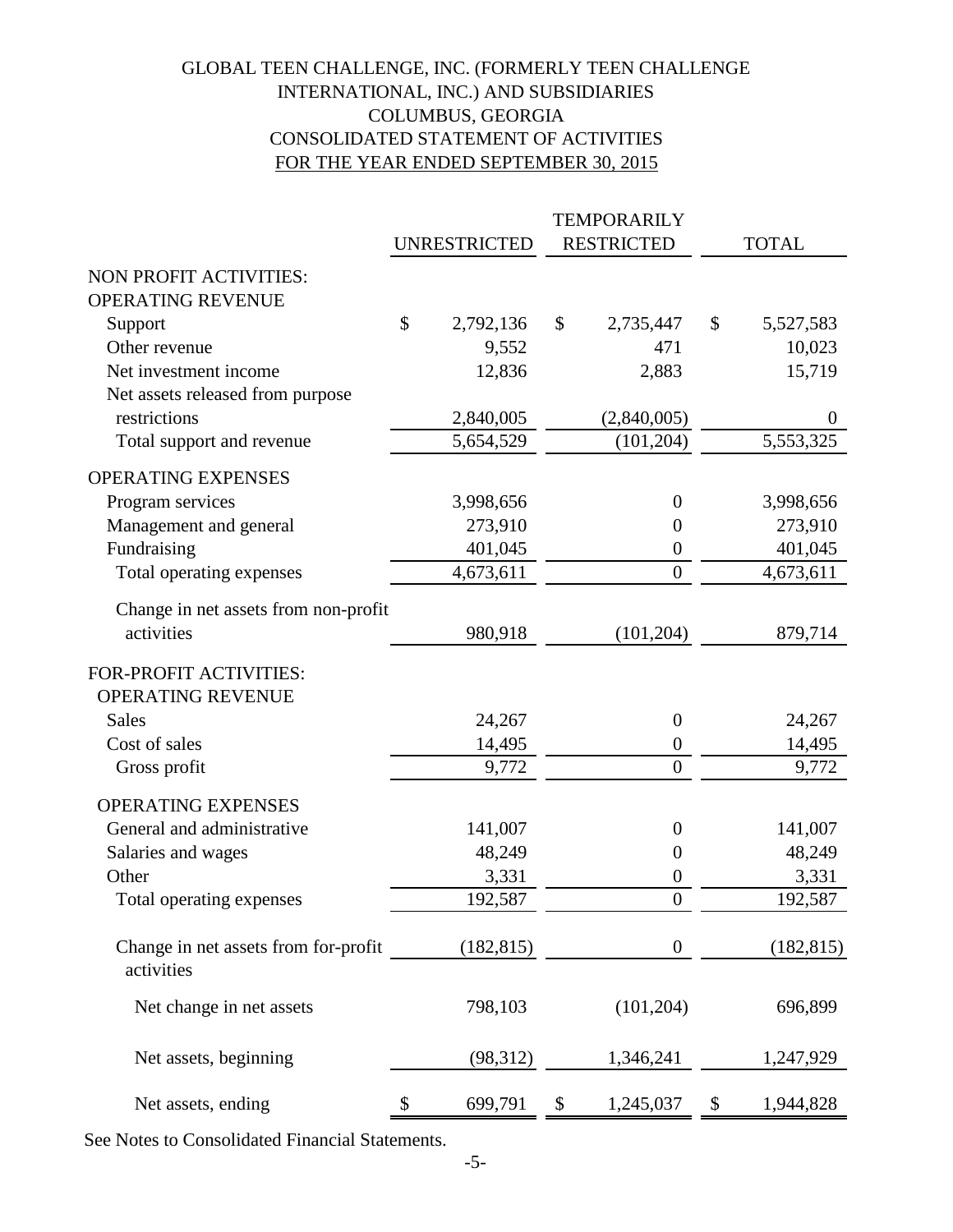# FOR THE YEARS ENDED SEPTEMBER 30, 2016 AND 2015 CONSOLIDATED STATEMENTS OF CASH FLOWS COLUMBUS, GEORGIA GLOBAL TEEN CHALLENGE, INC. (FORMERLY TEEN CHALLENGE INTERNATIONAL, INC.) AND SUBSIDIARIES

|                                                           | 2016 |                  | 2015                      |                  |
|-----------------------------------------------------------|------|------------------|---------------------------|------------------|
| CASH FLOWS FROM OPERATING ACTIVITIES:                     |      |                  |                           |                  |
| Change in net assets                                      | \$   | 660,694          | $\boldsymbol{\mathsf{S}}$ | 696,899          |
| Adjustments to reconcile change in net assets to net cash |      |                  |                           |                  |
| provided by operating activities:                         |      |                  |                           |                  |
| Depreciation expense                                      |      | 3,910            |                           | 3,895            |
| Net unrealized gain on marketable securities              |      | (13, 974)        |                           | $\boldsymbol{0}$ |
| Changes in:                                               |      |                  |                           |                  |
| Accounts receivable                                       |      | 7,771            |                           | (19,060)         |
| Inventory                                                 |      | 3,011            |                           | 2,718            |
| Prepaid expenses and other assets                         |      | (243)            |                           | (2,658)          |
| Accrued expenses                                          |      | 103,863          |                           | 579              |
| Total adjustments                                         |      | 104,338          |                           | (14, 526)        |
| Net cash provided by operating activities                 |      | 765,032          |                           | 682,373          |
| CASH FLOWS FROM INVESTING ACTIVITIES:                     |      |                  |                           |                  |
| Purchase of investments                                   |      | (501, 163)       |                           | $\overline{0}$   |
| Loans to affiliated organizations - net                   |      | (676, 040)       |                           | (398, 143)       |
| Purchase of fixed assets                                  |      | (2,935)          |                           | $\boldsymbol{0}$ |
| Net cash used in investing activities                     |      | (1, 180, 138)    |                           | (398, 143)       |
| CASH FLOWS FROM FINANCING ACTIVITIES:                     |      |                  |                           |                  |
| Line of credit - net                                      |      | $\boldsymbol{0}$ |                           | (199,000)        |
| Net cash used in financing activities                     |      | $\bf{0}$         |                           | (199,000)        |
| Net increase (decrease) in cash and cash equivalents      |      | (415, 106)       |                           | 85,230           |
| Cash and cash equivalents, beginning                      |      | 1,329,722        |                           | 1,244,492        |
| Cash and cash equivalents, ending                         | \$   | 914,616          | \$                        | 1,329,722        |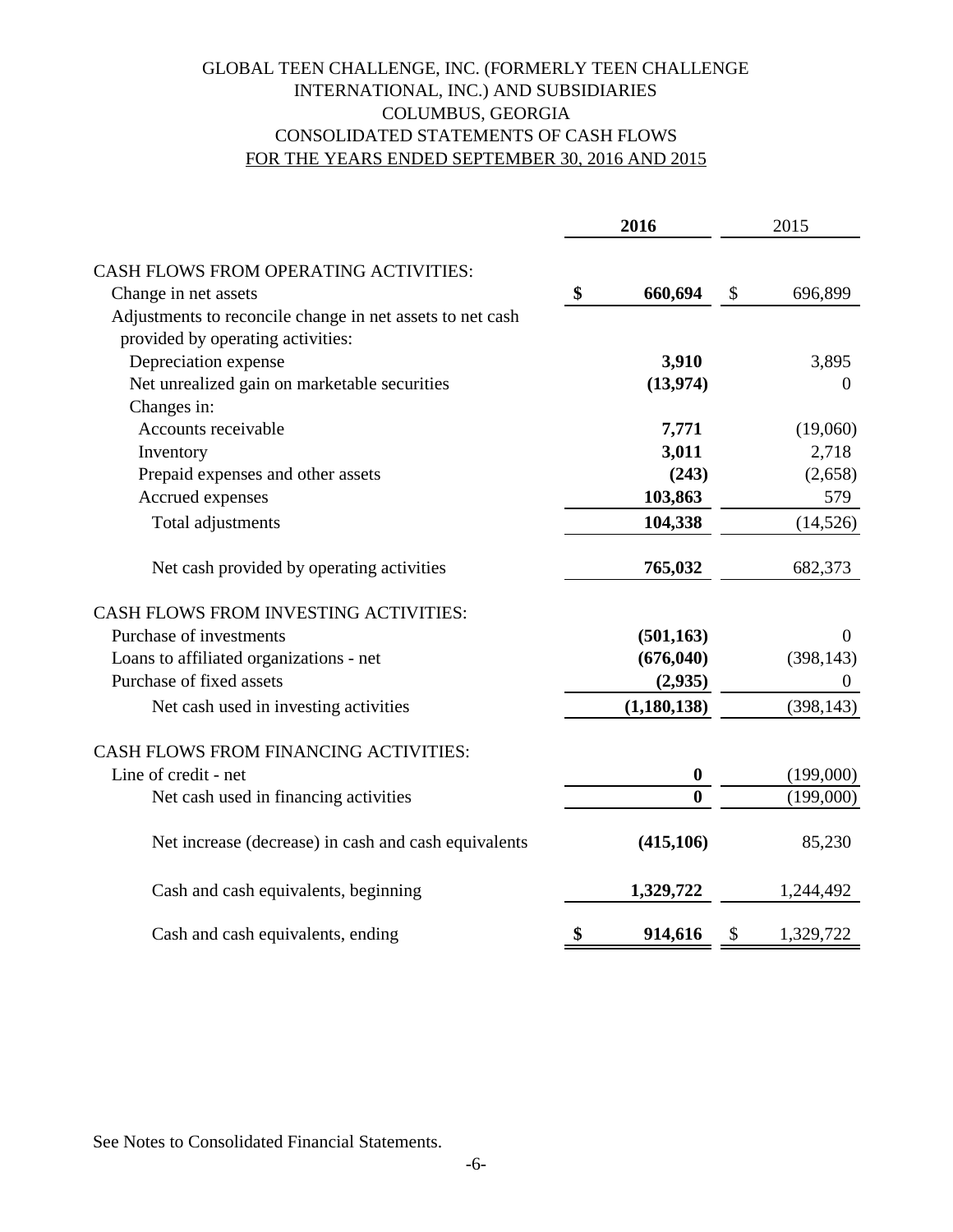# GLOBAL TEEN CHALLENGE, INC. (FORMERLY TEEN CHALLENGE INTERNATIONAL, INC.) AND SUBSIDIARIES COLUMBUS, GEORGIA CONSOLIDATED STATEMENT OF FUNCTIONAL EXPENSES FOR THE YEAR ENDED SEPTEMBER 30, 2016

|                                         | <b>Program Services</b> | <b>Supporting Services</b> |                              |                  |                 |
|-----------------------------------------|-------------------------|----------------------------|------------------------------|------------------|-----------------|
|                                         | Program<br>Activities   |                            | Management<br>and<br>General | Fundraising      | Total           |
| Compensation and related expenses       |                         |                            |                              |                  |                 |
| <b>Salaries</b>                         | \$<br>$\boldsymbol{0}$  | \$                         | 122,558                      | \$<br>122,557    | \$<br>245,115   |
| Employee benefits                       | $\overline{0}$          |                            | 51,517                       | $\overline{0}$   | 51,517          |
| Payroll taxes                           | $\overline{0}$          |                            | 19,500                       | $\theta$         | 19,500          |
| Total compensation and related expenses | $\boldsymbol{0}$        |                            | 193,575                      | 122,557          | 316,132         |
| Other expenses                          |                         |                            |                              |                  |                 |
| Taxes and licenses                      | 23,222                  |                            | 2,239                        | 138              | 25,599          |
| Contract and professional services      | 6,565                   |                            | 14,689                       | 201,437          | 222,691         |
| Rent                                    | $\theta$                |                            | 94,500                       | $\overline{0}$   | 94,500          |
| Travel                                  | 343,882                 |                            | 30,432                       | 101,478          | 475,792         |
| Food                                    | 2,986                   |                            | 109                          | 1,815            | 4,910           |
| Repairs and maintenance                 | 24,495                  |                            | 13,271                       | 11,000           | 48,766          |
| Insurance                               | 1,923                   |                            | 2,918                        | 0                | 4,841           |
| Supplies                                | 81,612                  |                            | 6,647                        | 3,169            | 91,428          |
| Communications                          | 10,088                  |                            | 10,276                       | 39,562           | 59,926          |
| Missions and giving                     | 1,166,356               |                            | 2,630                        | 107              | 1,169,093       |
| Donated services                        | 2,196,270               |                            | 0                            | $\theta$         | 2,196,270       |
| Other expenses                          | 1,238                   |                            | 5,807                        | $\boldsymbol{0}$ | 7,045           |
| Total other expenses                    | 3,858,637               |                            | 183,518                      | 358,706          | 4,400,861       |
| Total expenses                          | \$<br>3,858,637         | \$                         | 377,093                      | \$<br>481,263    | \$<br>4,716,993 |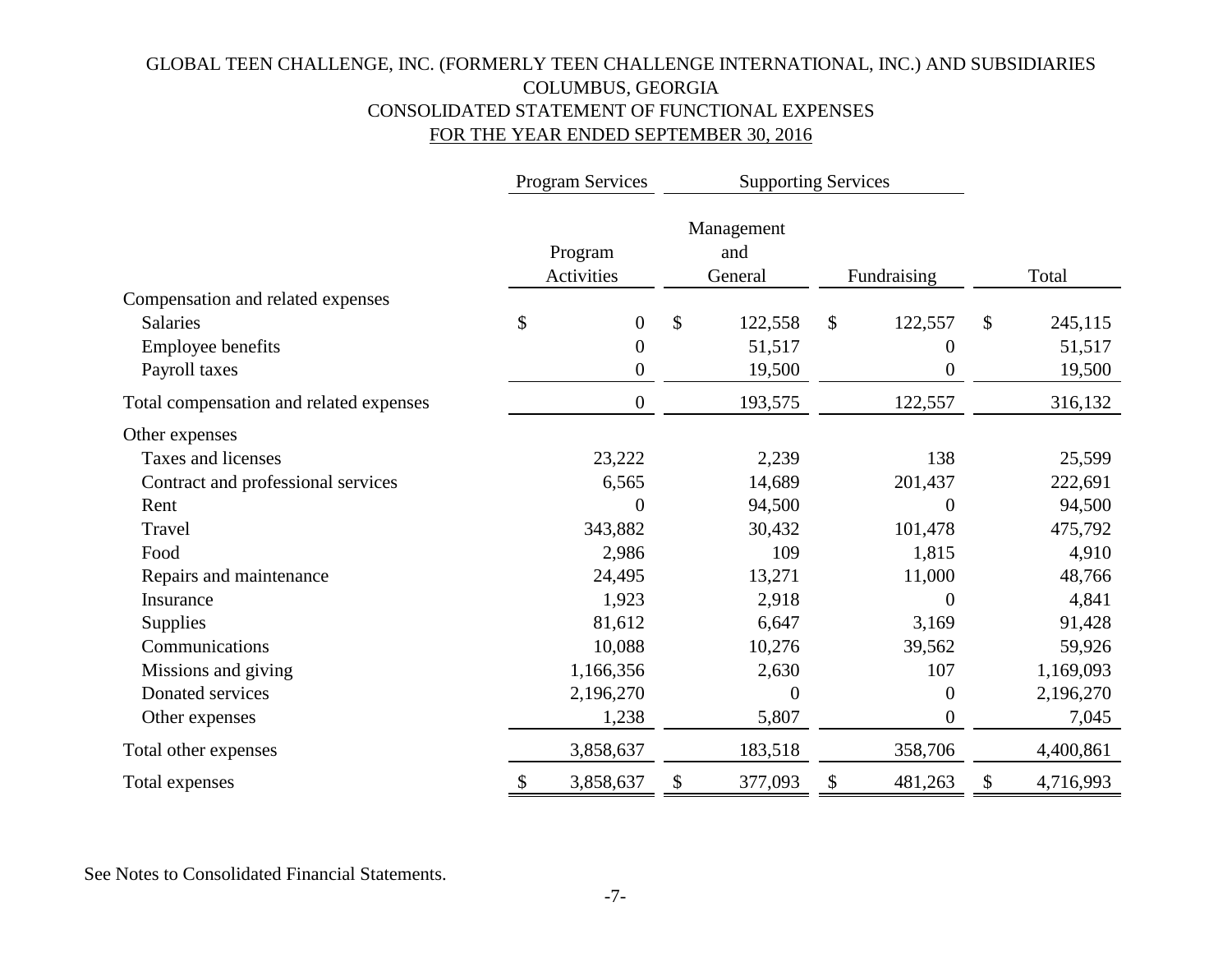# GLOBAL TEEN CHALLENGE, INC. (FORMERLY TEEN CHALLENGE INTERNATIONAL, INC.) AND SUBSIDIARIES COLUMBUS, GEORGIA CONSOLIDATED STATEMENT OF FUNCTIONAL EXPENSES FOR THE YEAR ENDED SEPTEMBER 30, 2015

|                                         | <b>Program Services</b> |    |                              | <b>Supporting Services</b> |                  |               |
|-----------------------------------------|-------------------------|----|------------------------------|----------------------------|------------------|---------------|
|                                         | Program<br>Activities   |    | Management<br>and<br>General |                            | Fundraising      | Total         |
| Compensation and related expenses       |                         |    |                              |                            |                  |               |
| <b>Salaries</b>                         | \$<br>$\overline{0}$    | \$ | 92,819                       | \$                         | 92,818           | \$<br>185,637 |
| Employee benefits                       | $\theta$                |    | 44,921                       |                            | $\overline{0}$   | 44,921        |
| Payroll taxes                           | $\overline{0}$          |    | 13,029                       |                            | $\boldsymbol{0}$ | 13,029        |
| Total compensation and related expenses | $\overline{0}$          |    | 150,769                      |                            | 92,818           | 243,587       |
| Other expenses                          |                         |    |                              |                            |                  |               |
| Taxes and licenses                      | 26,290                  |    | 7,049                        |                            | 1,427            | 34,766        |
| Contract and professional services      | 24,523                  |    | 19,912                       |                            | 164,443          | 208,878       |
| Rent                                    | 94,500                  |    | $\theta$                     |                            | $\overline{0}$   | 94,500        |
| Travel                                  | 89,673                  |    | 22,359                       |                            | 81,281           | 193,313       |
| Food                                    | 68                      |    | 648                          |                            | 102              | 818           |
| Repairs and maintenance                 | 1,989                   |    | 26,290                       |                            | 5,369            | 33,648        |
| Insurance                               | 3,266                   |    | 2,980                        |                            | 0                | 6,246         |
| <b>Supplies</b>                         | 58,181                  |    | 10,564                       |                            | 2,149            | 70,894        |
| Communications                          | 8,952                   |    | 16,392                       |                            | 27,996           | 53,340        |
| Missions and giving                     | 1,266,124               |    | 0                            |                            | 22,143           | 1,288,267     |
| Donated services                        | 2,424,975               |    | 0                            |                            | 0                | 2,424,975     |
| Other expenses                          | 115                     |    | 16,947                       |                            | 3,317            | 20,379        |
| Total other expenses                    | 3,998,656               |    | 123,141                      |                            | 308,227          | 4,430,024     |
| Total expenses                          | \$<br>3,998,656         | \$ | 273,910                      | \$                         | 401,045          | 4,673,611     |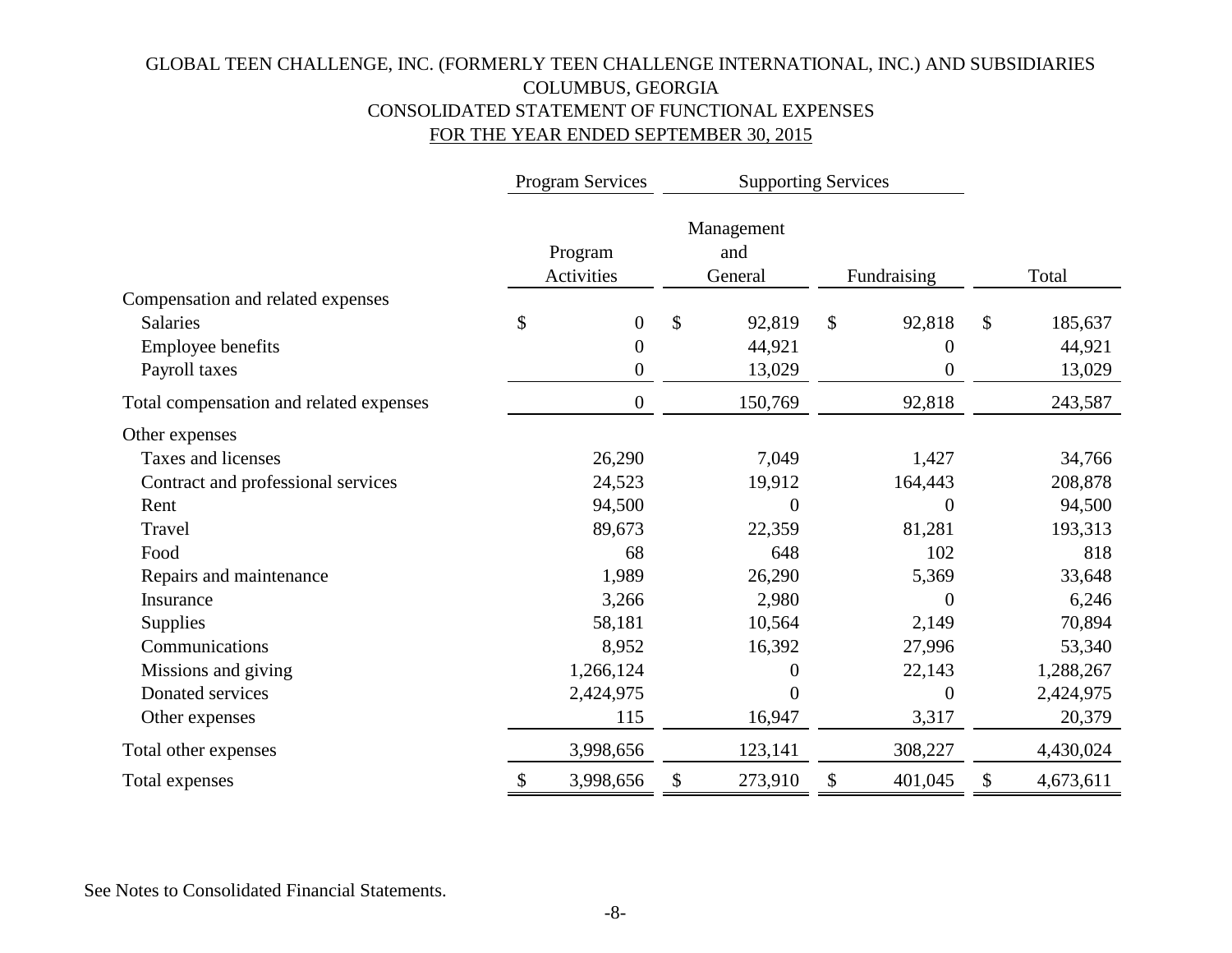#### NOTE 1: Nature of Operations

Global Teen Challenge, Inc. (formerly Teen Challenge International, Inc.)(the "Organization") was incorporated in March 1995 under the name Teen Challenge International, Inc. dba Global Teen Challenge. The name was officially changed to Global Teen Challenge, Inc. in May of 2016. The Organization is a not-for-profit corporation with the purpose of receiving and administering funds and operating exclusively for religious, charitable, scientific, literary, and educational purposes within the meaning of Section  $501(c)(3)$  of the Internal Revenue Code. Among these purposes are pioneering new Teen Challenge Centers globally, training Teen Challenge workers, and promoting communication and fellowship between Teen Challenge Centers throughout the world. The Organization is committed to serving a wide variety of people in diverse cultural and economic settings who suffer emotional, spiritual, and physical needs that result from conditions beyond their personal control. Recognizing this diversity of conditions, the Organization will respect the cultural and religious preferences of the peoples and countries it assists, and will never use religious persuasion or a profession of faith as a factor in distributing aid to needy people.

Teen Challenge Business Solutions, Inc. ("CBS") was incorporated in September 2014. CBS is a not-for-profit entity with the purpose of conducting future fundraising activities to train Organization workers and promote communication and fellowship between the Organization centers throughout the world.

GTC Solutions Powered by ByoPlanet International, LLC ("ByoPlanet") was incorporated in September 2014; however, there was no activity until 2015. ByoPlanet is a total solution company that provides surface treatments for mold remediation and odor elimination. ByoPlanet was formed with the expectation of making profits and being able to contribute allowable funds to the Organization. The Board of Directors approved the investment of \$200,000 into ByoPlanet as start-up capital. This investment was eliminated in consolidation.

### NOTE 2: Summary of Significant Accounting Policies

Basis of Accounting and Consolidation – The consolidated financial statements of the Organization have been prepared using the accrual basis of accounting in accordance with accounting principles generally accepted in the United States of America ("GAAP"). The consolidated financial statements include the accounts of the Organization and its wholly owned subsidiaries, CBS and ByoPlanet. The Organization maintains separate operating statements for its subsidiaries. All significant intercompany balances and transactions have been eliminated in consolidation.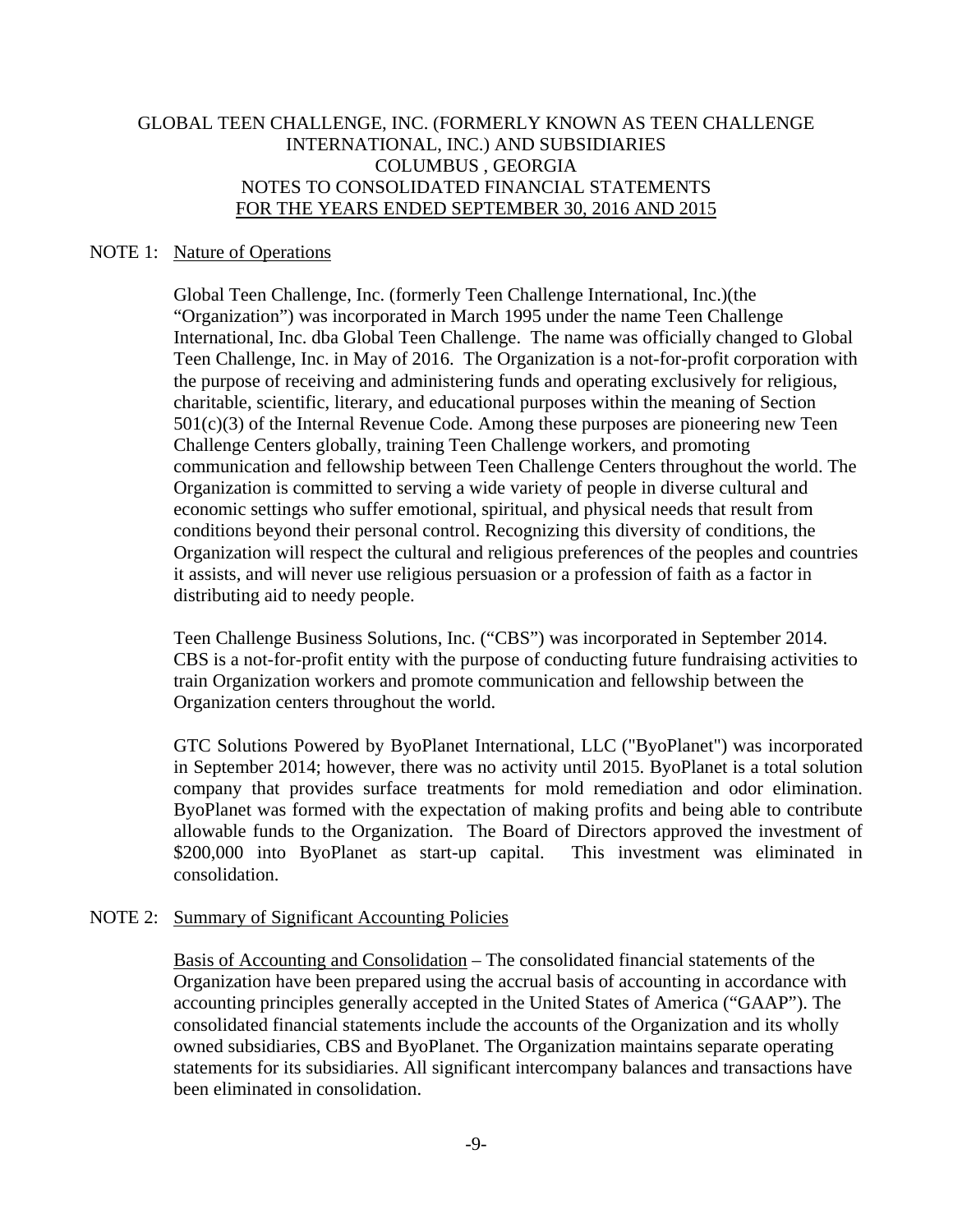### NOTE 2: Summary of Significant Accounting Policies (Continued)

Fair Value Measurements – GAAP related to *Fair Value Measurements* establishes a framework for measuring fair value. That framework provides a fair value hierarchy that prioritizes the inputs to valuation techniques used to measure fair value. The hierarchy gives the highest priority to unadjusted quoted prices in active markets for identical assets or liabilities (Level 1 measurements) and the lowest priority to unobservable inputs (Level 3 measurements). The three levels of the fair value hierarchy under GAAP are described below:

- Level 1 Inputs to the valuation methodology are unadjusted quoted prices for identical assets or liabilities in active markets that the Organization has the ability to access.
- Level 2 Inputs to the valuation methodology include:
	- Quoted prices for similar assets or liabilities in active markets;
	- Quoted prices for identical or similar assets or liabilities in inactive markets;
	- Inputs other than quoted prices that are observable for the asset or liability;
	- Inputs that are derived principally from or corroborated by observable market data by correlation or other means. If the asset or liability has a specified (contractual) term, the Level 2 input must be observable for substantially the full term of the asset or liability.
- Level 3 Inputs to the valuation methodology are unobservable and significant to the fair value measurement.

The asset's or liability's fair value measurement level within the fair value hierarchy is based on the lowest level of any input that is significant to the fair value measurement. Valuation techniques maximize the use of observable inputs and minimize the use of unobservable inputs. All investments in the current year are level 1 investments.

Accounts Receivables – Accounts receivable consists of amounts due from an affiliate and from a contributing organization. Due to the nature of these receivables, management has determined no allowance is deemed necessary.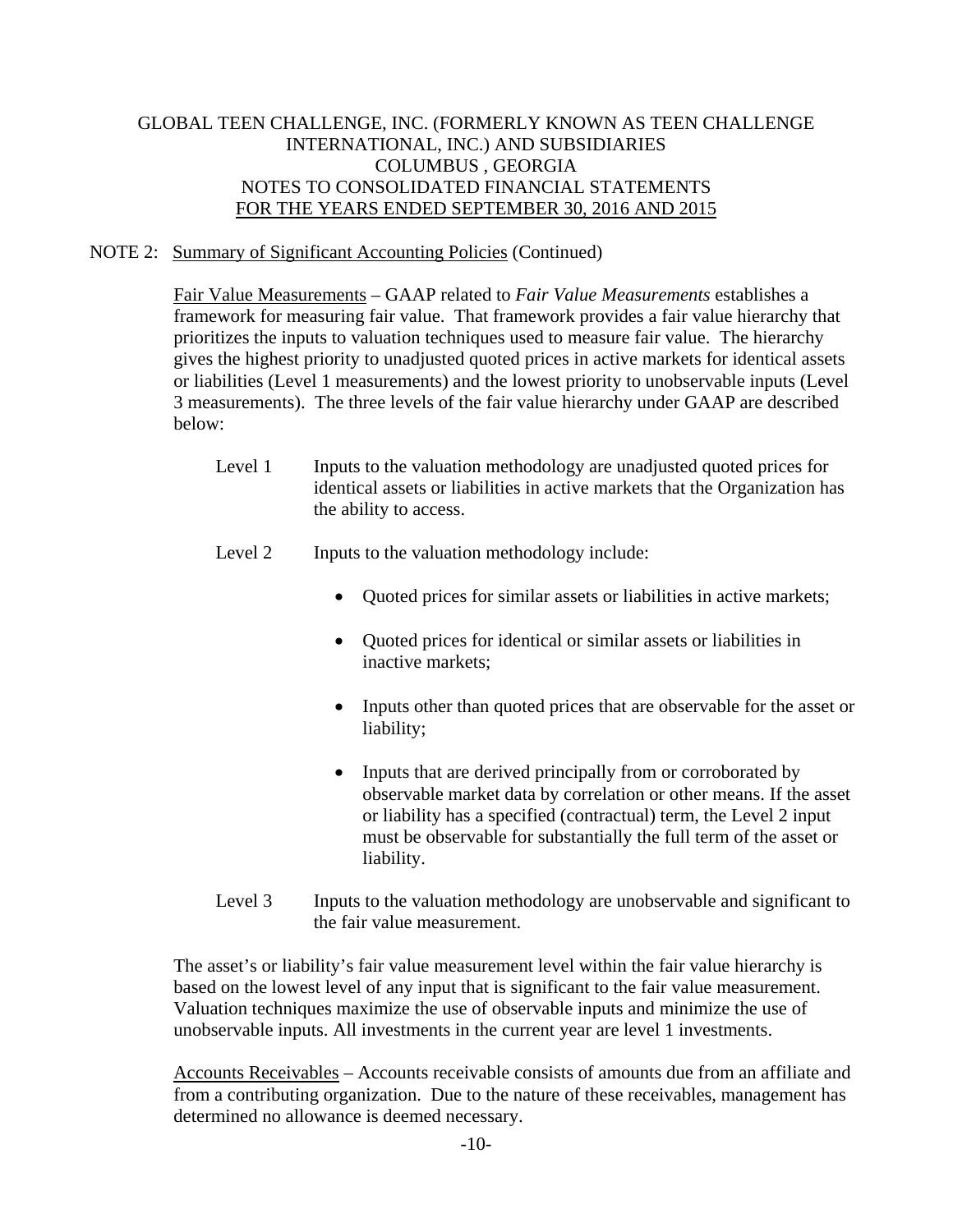### NOTE 2: Summary of Significant Accounting Policies (Continued)

Inventory – Inventory is recorded at cost and is made up of books held for resale.

Fixed Assets and Depreciation – Fixed assets are generally stated at cost, if purchased, or if donated, at the estimated fair value on the date contributed, and are depreciated over the estimated useful lives of the various assets using principally the straight-line method for consolidated financial statement purposes.

The various classifications of fixed assets and the estimated useful lives employed for the classes are summarized as follows:

| <b>Vehicles</b>        | $5 - 10$ years |
|------------------------|----------------|
| Furniture and fixtures | $5 - 10$ years |
| Equipment              | $5 - 10$ years |

Maintenance, repairs and minor renewals are charged against income when incurred, while additions and major renewals are capitalized.

The Organization's policy is to capitalize fixed assets purchased or donated with a cost or fair market value in excess of \$1,500.

Contributions – Contributions are recorded as unrestricted, temporarily restricted, or permanently restricted support, depending on the existence and/or nature of any donor restrictions. Donor-restricted support is reported as an increase in temporarily or permanently restricted net assets, depending on the nature of the restriction. When a restriction expires, (that is, when a stipulated time restriction ends or purpose restriction is accomplished), temporarily restricted net assets are reclassified to unrestricted net assets and reported in the consolidated statements of activities as net assets released from restrictions.

Contributed Services – Contributed services are recognized if the services received (a) create or enhance nonfinancial assets or (b) require specialized skills that are provided by individuals possessing those skills and would typically need to be purchased if not provided by donation. Other volunteer services that do not meet these criteria are not recognized in the financial statements, as there is no objective basis of deriving their value. Contributed services received by the Organization that met this criteria totaled \$2,195,270 and \$2,424,975 for the years ended September 30, 2016 and 2015, respectively. These amounts have been recorded as part of "support" and "program services" in the accompanying consolidated statements of activities. The amount recorded as donated services is derived from the amounts paid by Assembly of God World Missions for each missionary's compensation, housing allowance, medical expenses, pension costs, insurance costs, travel expenses, and training expenses.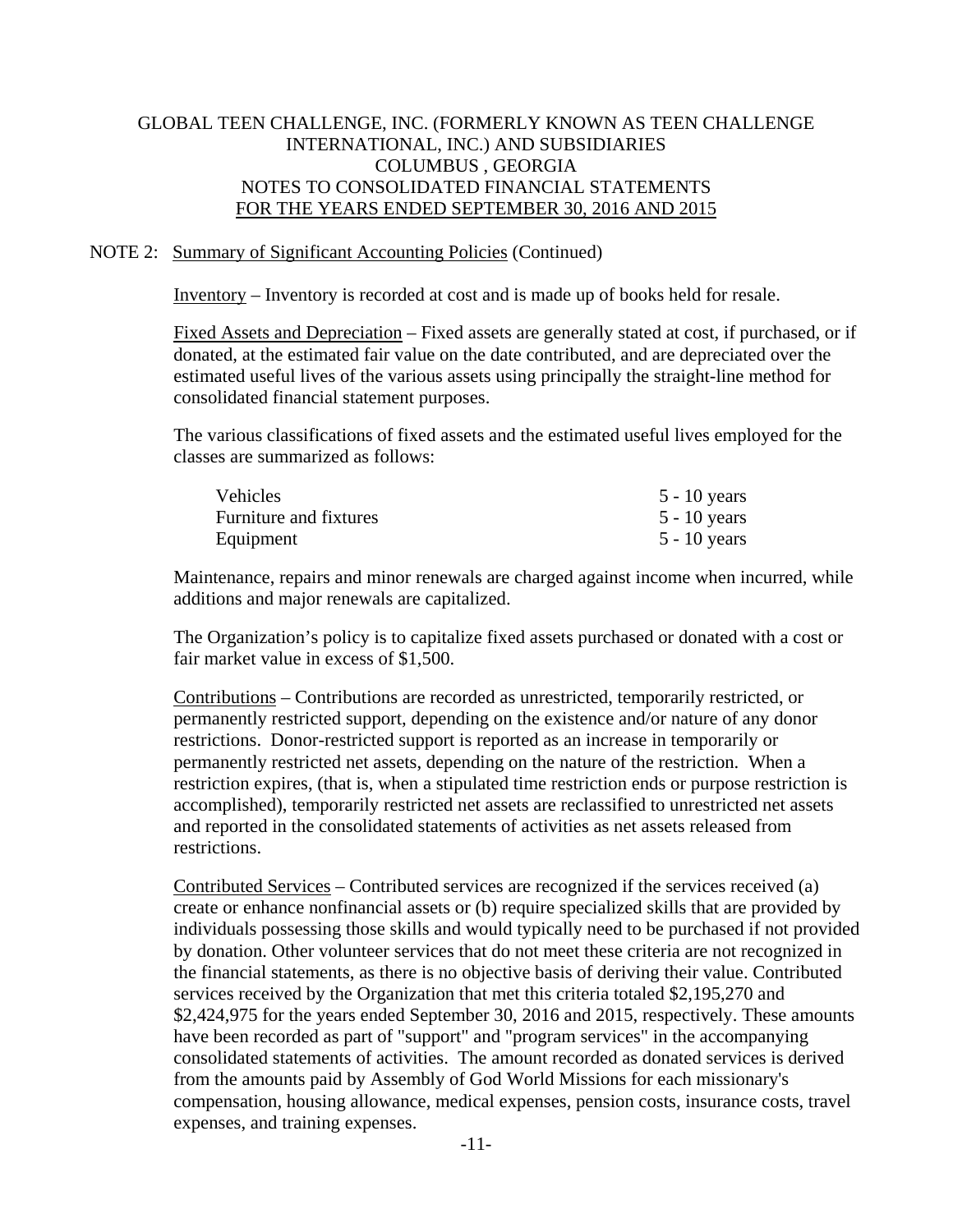## NOTE 2: Summary of Significant Accounting Policies (Continued)

Allocation of Expenses – The costs of providing the various programs and other activities have been summarized on a functional basis in the consolidated statement of activities and functional expenses. Accordingly, certain costs have been allocated among the programs and supporting services benefited.

Income Taxes – The Organization and CBS are not-for-profit organizations exempt from federal income taxes under Internal Revenue Code Section 501(c)(3) and did not conduct any unrelated business activities during 2016. Accordingly, no provision for federal or state income taxes has been made. In addition, the Organization and CBS qualify for the charitable contribution deduction under Section  $170(b)(1)(A)$  and have been classified as Organizations that are not private foundations under Section 509(a)(2).

ByoPlanet is taxed under the provisions of Subchapter S of the Internal Revenue Code ("IRC"). Under those provisions and similar provisions of state law, ByoPlanet pays no federal or most state income taxes on its taxable income. Instead, the stockholder is liable for federal and state taxes on taxable income. Reporting for income tax purposes is on substantially the same basis as for financial statement purposes except for depreciation expense, inventory valuation, and bad debt expense.

GAAP requires recognition of a liability for the benefit resulting from any uncertain tax positions taken by the Organization. The income tax returns of the Organization are subject to examination by the Internal Revenue Service ("IRS") and state taxing authorities within standard statute of limitation periods. There are currently no audits for any tax periods in progress. Based on evaluation of the Organization's tax positions, management believes all positions taken would be upheld under an examination. Therefore, no provision for the effect of uncertain tax positions has been recorded for the years ended September 30, 2016 and 2015.

Donated Property – The Organization recognizes donations of real and personal property at their estimated fair values. The Organization receives assistance in the form of rent free usage of facilities. This rent free usage totaled \$94,500 for both the years ended September 30, 2016 and 2015 and has been recorded as part of unrestricted "support" and "program services expenses" in the accompanying consolidated statements of activities. See Note 7 for disclosure of this related party transaction.

Advertising Costs – Advertising costs are expensed as incurred. Advertising expenses totaled \$7,805 and \$25,660 in 2016 and 2015, respectively.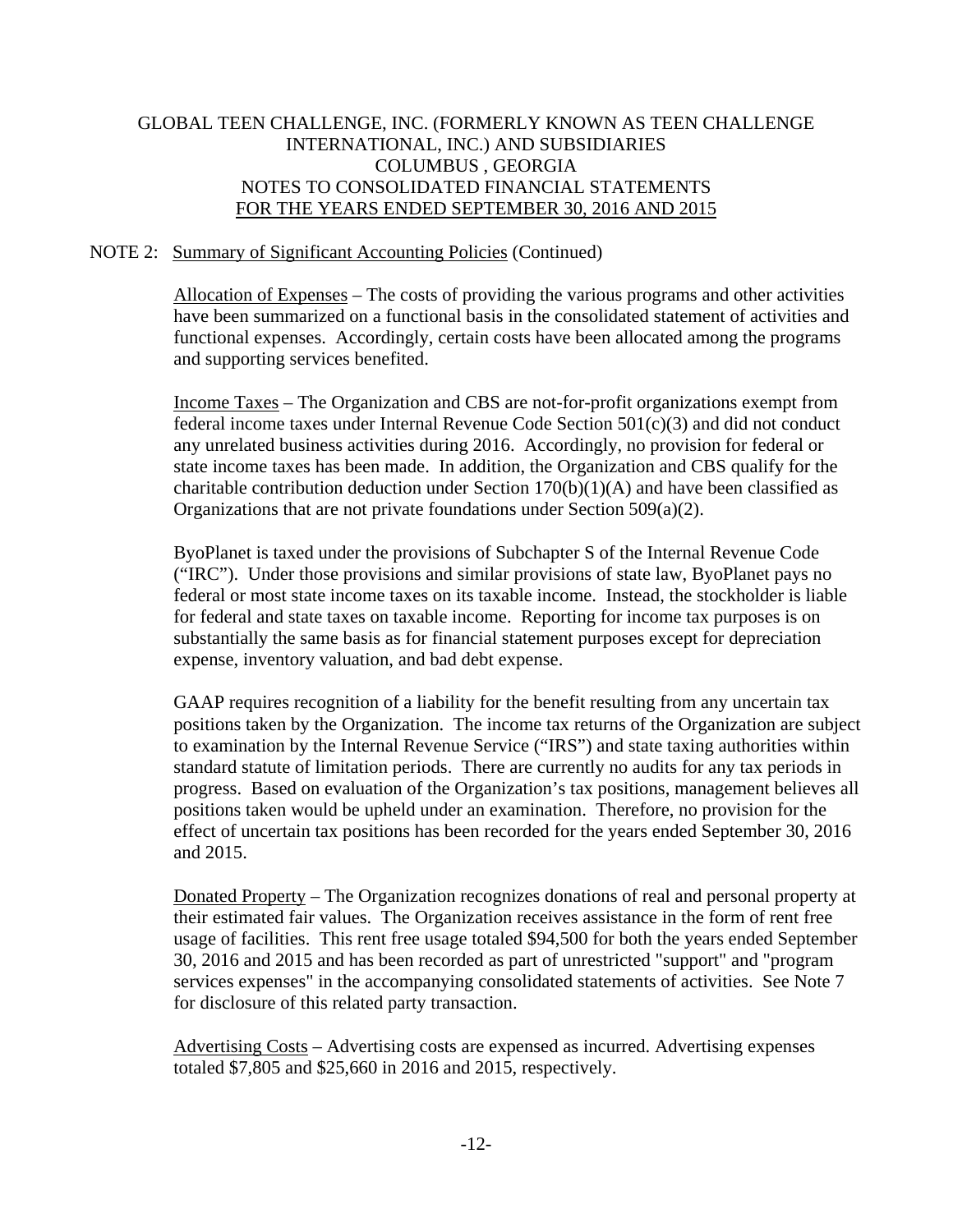### NOTE 2: Summary of Significant Accounting Policies (Continued)

Consolidated Statements of Cash Flows – For purposes of the consolidated statements of cash flows, the Organization considers all unrestricted debt instruments with a maturity of three months or less to be cash equivalents.

Use of Estimates – The preparation of consolidated financial statements in conformity with GAAP requires management to make estimates and assumptions that affect the reported amounts of assets and liabilities and disclosure of contingent assets and liabilities at the date of the consolidated financial statements and the reported amounts of revenues and expenses during the reporting period. Actual results could differ from those estimates.

## NOTE 3: Notes Receivable

Notes receivable consists of loans made to Teen Challenge centers and is summarized as follows:

|                                                                                                                                                     | 2016               |     | 2015     |
|-----------------------------------------------------------------------------------------------------------------------------------------------------|--------------------|-----|----------|
| Teen Challenge of Florida note receivable, principal and<br>interest at a fixed rate of 5.00% payable monthly, paid off in<br>2016 (Note 7).        | \$<br>$\mathbf{0}$ | -\$ | 145,371  |
| Teen Challenge Jamaica note receivable, principal and interest<br>at a fixed rate of 1.00% payable monthly, with a maturity date<br>in August 2017. | 2,533              |     | 5,046    |
| Teen Challenge Delhi note receivable, principal and interest at<br>a fixed rate of 1.00% payable monthly, paid off in 2016.                         | 8,300              |     | 8,300    |
| Teen Challenge Kenya note receivable, principal and interest<br>at a fixed rate of 1.00% payable monthly, with a maturity date<br>in December 2018. | 4,000              |     | 4,000    |
| Teen Challenge Argentina note receivable, principal and<br>interest at a fixed rate of 1.00% payable monthly, with a<br>maturity date in May 2019.  | 9,452              |     | $\Omega$ |
| Teen Challenge Peru note receivable, principal and interest at<br>a fixed rate of 1.00% payable monthly, with a maturity date in<br>January 2020.   | 14,000             |     | 14,000   |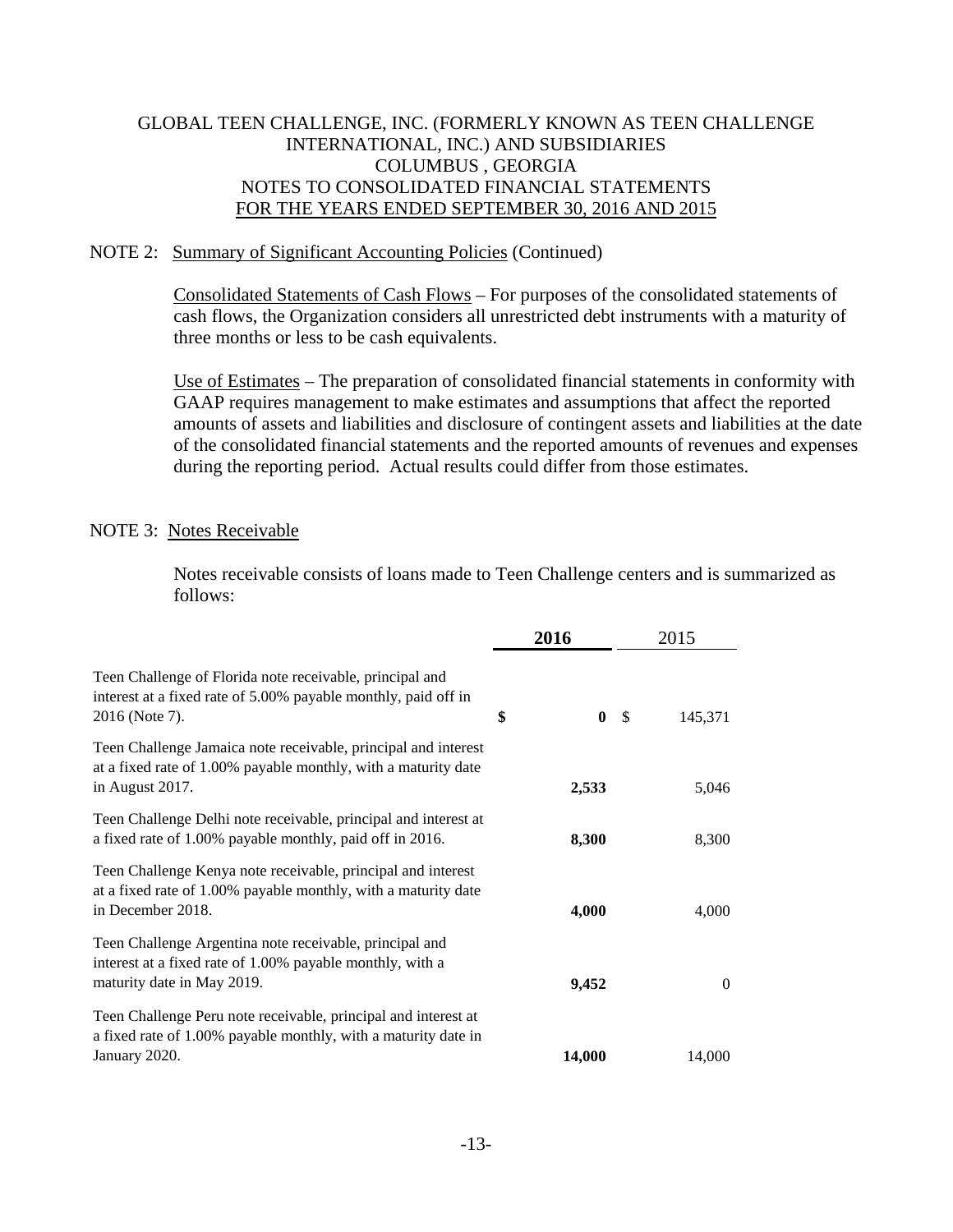# NOTE 3: Notes Receivable (Continued)

|                                                                                                                                                                  | 2016          | 2015             |
|------------------------------------------------------------------------------------------------------------------------------------------------------------------|---------------|------------------|
| Teen Challenge Chile note receivable, principal and interest at<br>a fixed rate of 1.00% payable monthly, with a maturity date in<br>May 2020.                   | 14,000        | $\theta$         |
| Teen Challenge Siberia note receivable, principal and interest<br>at a fixed rate of 1.00% payable monthly, with a maturity date<br>in August 2020.              | 23,372        | 25,000           |
| Teen Challenge Kyrgystan 1 note receivable, principal and<br>interest at a fixed rate of 1.00% payable monthly, with a<br>maturity date in May 2021.             | 30,000        | 30,000           |
| Teen Challenge Russia note receivable, principal and interest<br>at a fixed rate of 1.00% payable monthly, with a maturity date<br>in September 2021.            | 25,000        | 25,000           |
| Teen Challenge Lipetsk note receivable, principal and interest<br>at a fixed rate of 1.00% payable monthly, with a maturity date<br>in December 2021.            | 25,000        | $\boldsymbol{0}$ |
| Teen Challenge Russia-guest house note receivable, principal<br>and interest at a fixed rate of 1.00% payable monthly, with a<br>maturity date in December 2021. | 9,600         | $\boldsymbol{0}$ |
| Teen Challenge Kyrgystan 2 note receivable, principal and<br>interest at a fixed rate of 1.00% payable monthly, with a<br>maturity date in May 2022.             | 40,000        | 40,000           |
| Teen Challenge of Florida note receivable, principal and<br>interest at a fixed rate of 5.00% payable monthly, with a<br>maturity date in April 2023 (Note 7).   | 131,426       | 131,426          |
| Teen Challenge Tajikistan note receivable, principal and<br>interest at a fixed rate of 1.00% payable monthly, with a<br>maturity date in December 2026.         | 42,500        | $\boldsymbol{0}$ |
| Teen Challenge Tartarstan note receivable, principal and<br>interest at a fixed rate of 1.00% payable monthly, with a<br>maturity date in December 2026.         | 25,000        | $\boldsymbol{0}$ |
| Total notes receivable                                                                                                                                           | 404,183       | 428,143          |
| Less: current maturities                                                                                                                                         | 84,108        | 172,216          |
| Total notes receivable (less current maturities)                                                                                                                 | \$<br>320,075 | \$<br>255,927    |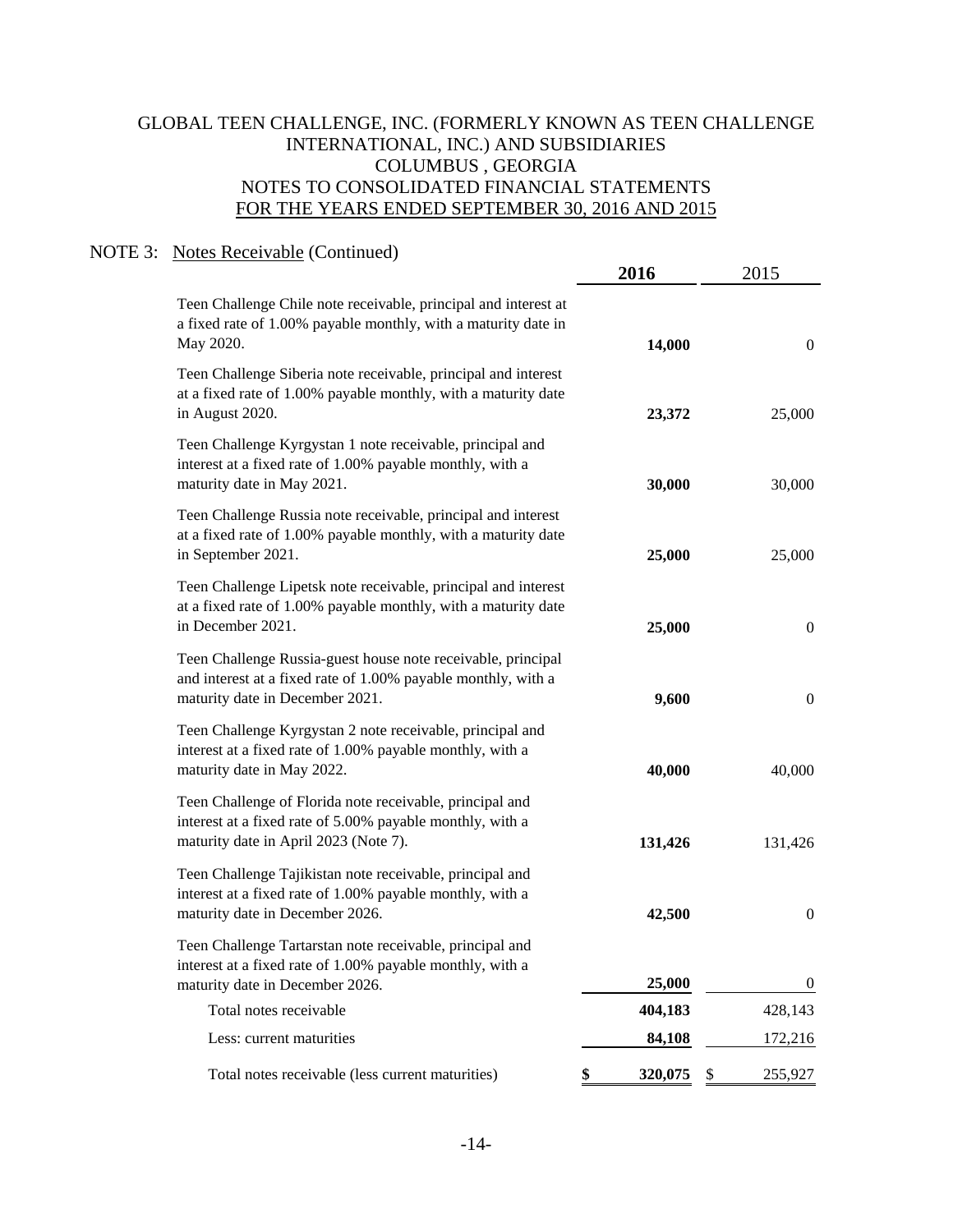### NOTE 3: Notes Receivable (Continued)

Maturities of notes receivable for each of the next five years are as follows:

| Year ending September 30, |        |        |
|---------------------------|--------|--------|
| 2017                      |        | 84,108 |
| 2018                      | 69,847 |        |

### NOTE 4: Investments

The Organization established an investment account during 2016 with deposits totaling \$500,000. Investments at September 30, 2016 are stated at fair market value and are summarized as follows:

|                        |              |          |            |          | Unrealized   |
|------------------------|--------------|----------|------------|----------|--------------|
|                        | Cost         |          | <b>FMV</b> |          | Appreciation |
| Mutual funds           | \$<br>91,450 |          | 99,114     |          | 7,664        |
| Government obligations | 121,256      |          | 121,256    |          | $\theta$     |
| Fixed income funds     | 288,457      |          | 294,767    |          | 6,310        |
| Total investments      | 501,163      | <b>S</b> | 515,137    | <b>S</b> | 13.974       |

At September 30, 2016, the investments above were measured at fair value using Level 1 inputs.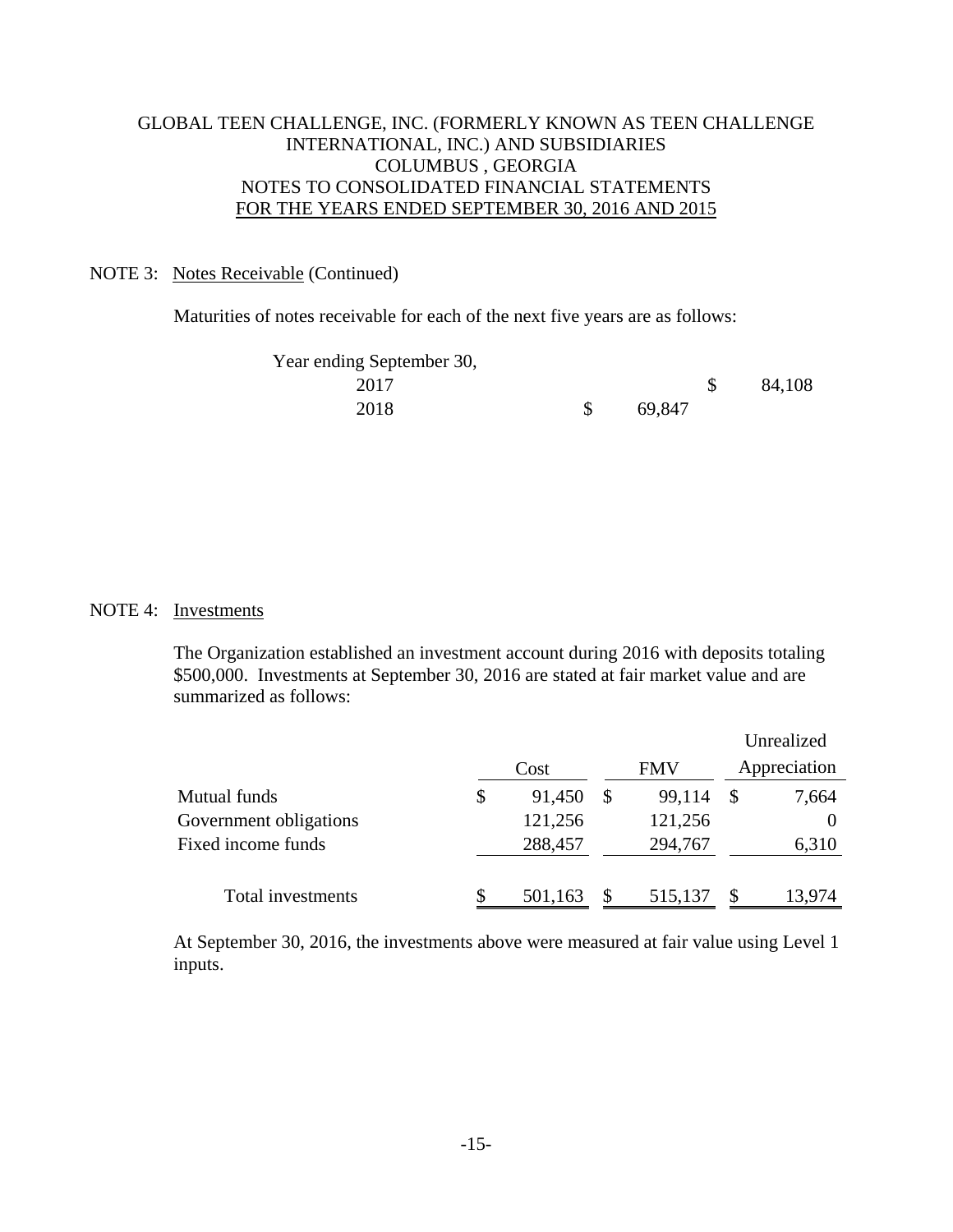#### NOTE 4: Investments (Continued)

Net investment income for the year ended September 30, 2016 is summarized as follows:

| Gross investment income    | æ, | 16,631  |
|----------------------------|----|---------|
| Investment management fees |    | (2,971) |
| Net investment income      |    | 13,660  |

# NOTE 5: Fixed Assets and Accumulated Depreciation

Fixed assets and accumulated depreciation are summarized as follows:

|                                | 2016         | 2015 |          |  |
|--------------------------------|--------------|------|----------|--|
| Vehicles                       | \$<br>24,954 | \$   | 24,954   |  |
| <b>Furniture and fixtures</b>  | 12,426       |      | 9,491    |  |
| Equipment                      | 21,442       |      | 21,442   |  |
|                                | 58,822       |      | 55,887   |  |
| Less: accumulated depreciation | (31,981)     |      | (28,071) |  |
| Fixed assets - net             | 26,841       | \$   | 27,816   |  |

Depreciation expense was \$3,910 and \$ 3,895 for the years ended September 30, 2016 and 2015, respectively.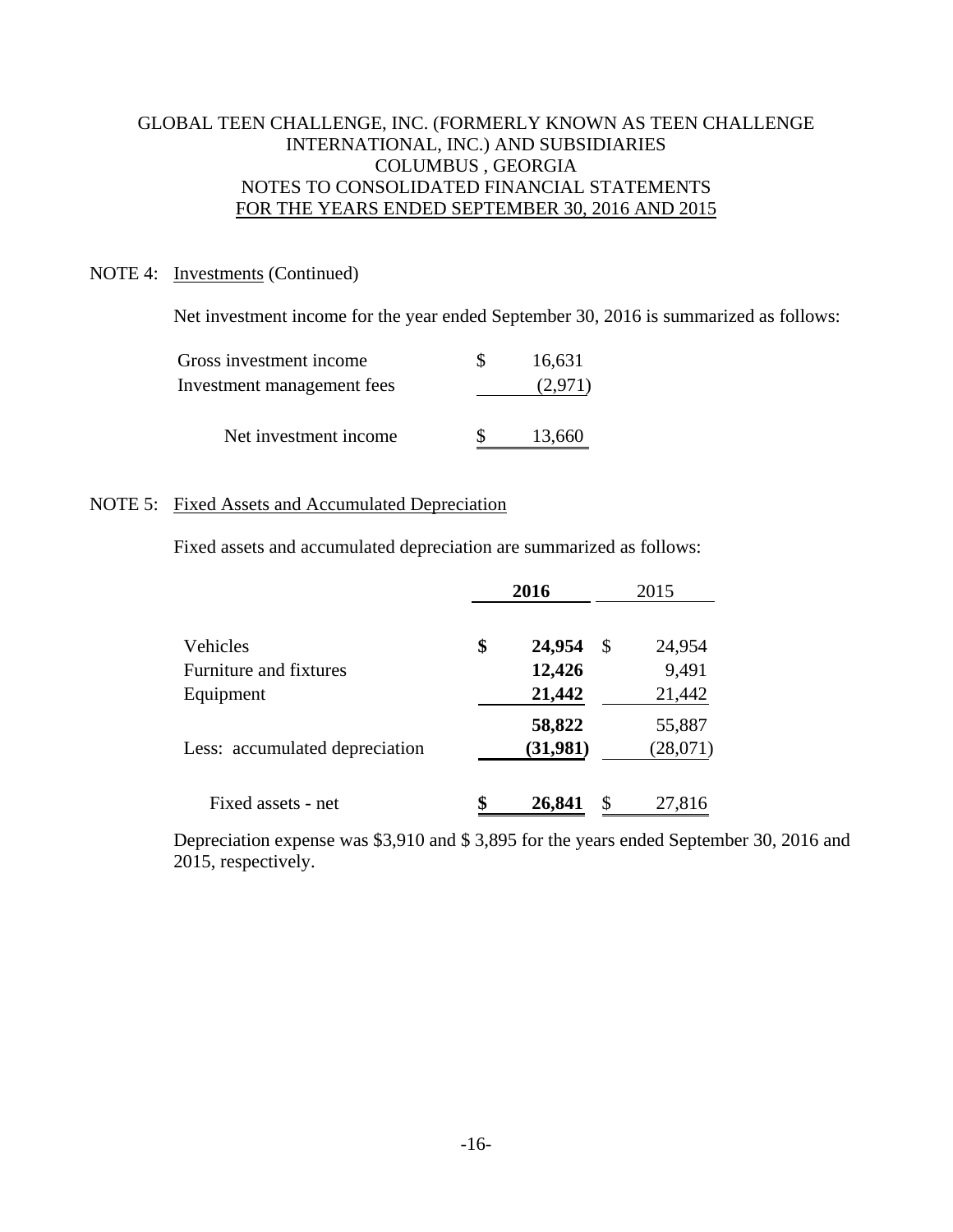#### NOTE 6: Net Assets

The Organization's endowment consists of various cash and cash equivalents established for a variety of purposes. As required by GAAP, net assets associated with endowment funds are classified and reported based on the existence or absence of donor-imposed restrictions.

Interpretation of Relevant Law – The Board of Directors has interpreted the Uniform Prudent Management of Institutional Funds Act as requiring the preservation of the fair value of the original gift absent explicit donor stipulations to the contrary. As a result of this interpretation, the Board of Directors classifies as permanently restricted net assets (a) the original value of gifts donated to the permanent endowment, (b) the original value of subsequent gifts and other additions to the permanent endowment, and (c) accumulations to the permanent endowment.

The Organization classifies net assets and revenues, gains and losses based on the existence or absence of donor-imposed restrictions. Accordingly, net assets and changes therein are classified as follows:

Permanently restricted net assets: Net assets subject to donor-imposed stipulations that are to be maintained permanently by the Organization. Generally, the donors of these assets permit the Organization to use all or part of the income earned on related investments for general or specific purposes. The Organization does not have any net assets of this type.

Temporarily restricted net assets: Net assets subject to donor-imposed stipulations that are to be met by actions of the Organization and/or the passage of time. At September 30, 2016 and 2015, temporarily restricted net assets represent net assets restricted for the funding of Teen Challenge Centers and for the development of Teen Challenge Centers globally. The restriction is a result of donors specifically identifying the Center(s) they intend to fund.

Unrestricted net assets: Net assets not subject to donor-imposed stipulations.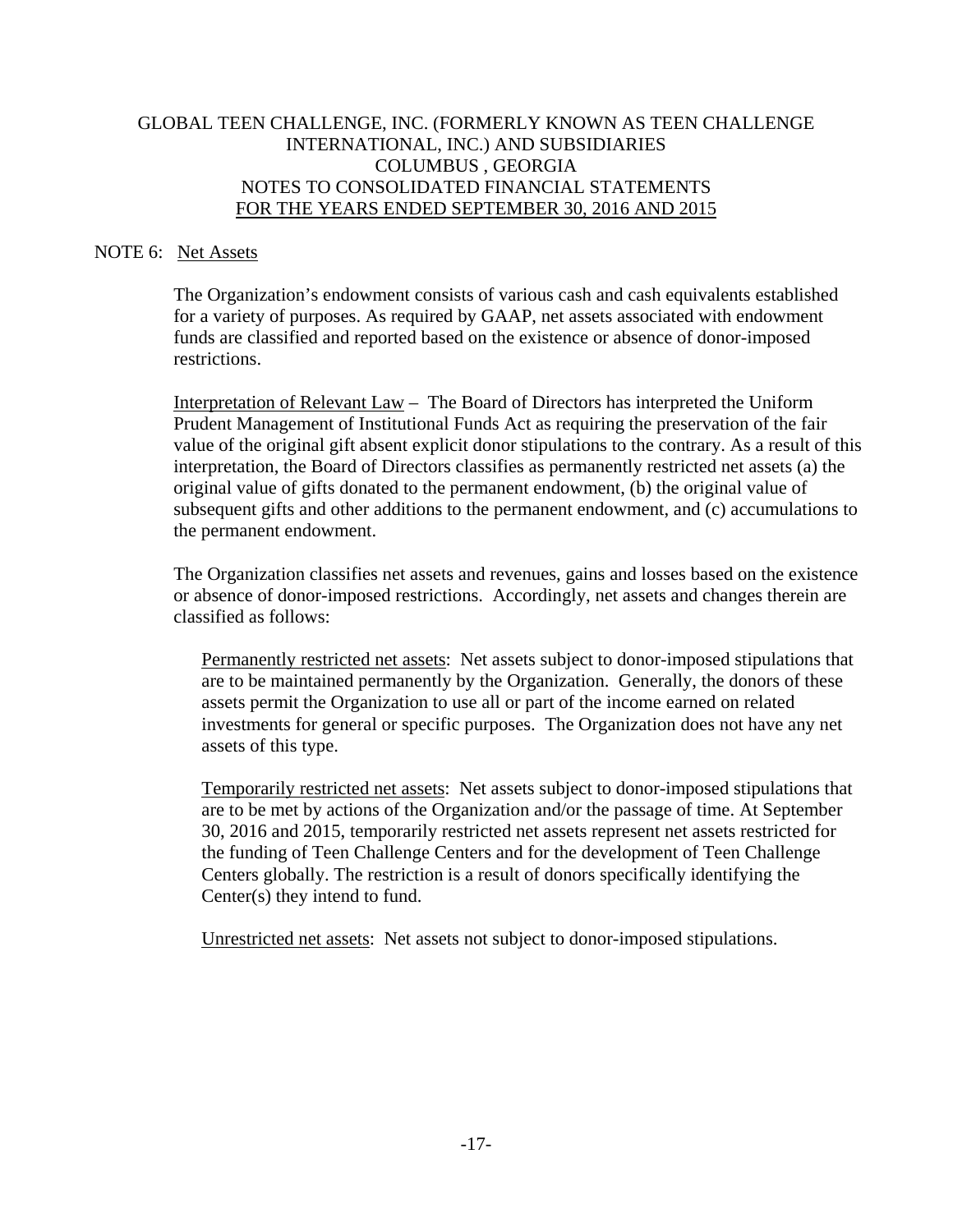### NOTE 6: Net Assets (Continued)

Endowment net assets consist of the following at September 30, 2016:

|                                   | <b>Temporarily</b> |         |              |         |
|-----------------------------------|--------------------|---------|--------------|---------|
|                                   | <b>Restricted</b>  |         | <b>Total</b> |         |
| <b>Donor restricted</b>           |                    | 751,811 |              | 751,811 |
| <b>Total endowment net assets</b> |                    | 751.811 |              | 751.811 |

Endowment net assets consist of the following at September 30, 2015:

|                            | Temporarily |             |  |
|----------------------------|-------------|-------------|--|
|                            | Restricted  | Total       |  |
| Donor restricted           | \$1,245,037 | \$1,245,037 |  |
| Total endowment net assets | \$1.245.037 | 1.245.037   |  |

Changes in endowment net assets for the year ended September 30, 2016 are as follows:

|                                                   | Temporarily |             |  |
|---------------------------------------------------|-------------|-------------|--|
|                                                   | Restricted  | Total       |  |
| Endowment net assets at September 30, 2015        | \$1,245,037 | 1,245,037   |  |
| Contributions                                     | 3,051,032   | 3,051,032   |  |
| Investment income and other revenue               | 3,103       | 3,103       |  |
| Net assets released from:                         |             |             |  |
| Purpose restrictions                              | (3,547,361) | (3,547,361) |  |
| <b>Endowment net assets at September 30, 2016</b> | 751,811     | 751,811     |  |

Temporarily restricted net assets consists of funds donated for the purpose of supporting specific countries or regions in which the Organization conducts its ministry or for the support of specific missionaries within the Organization.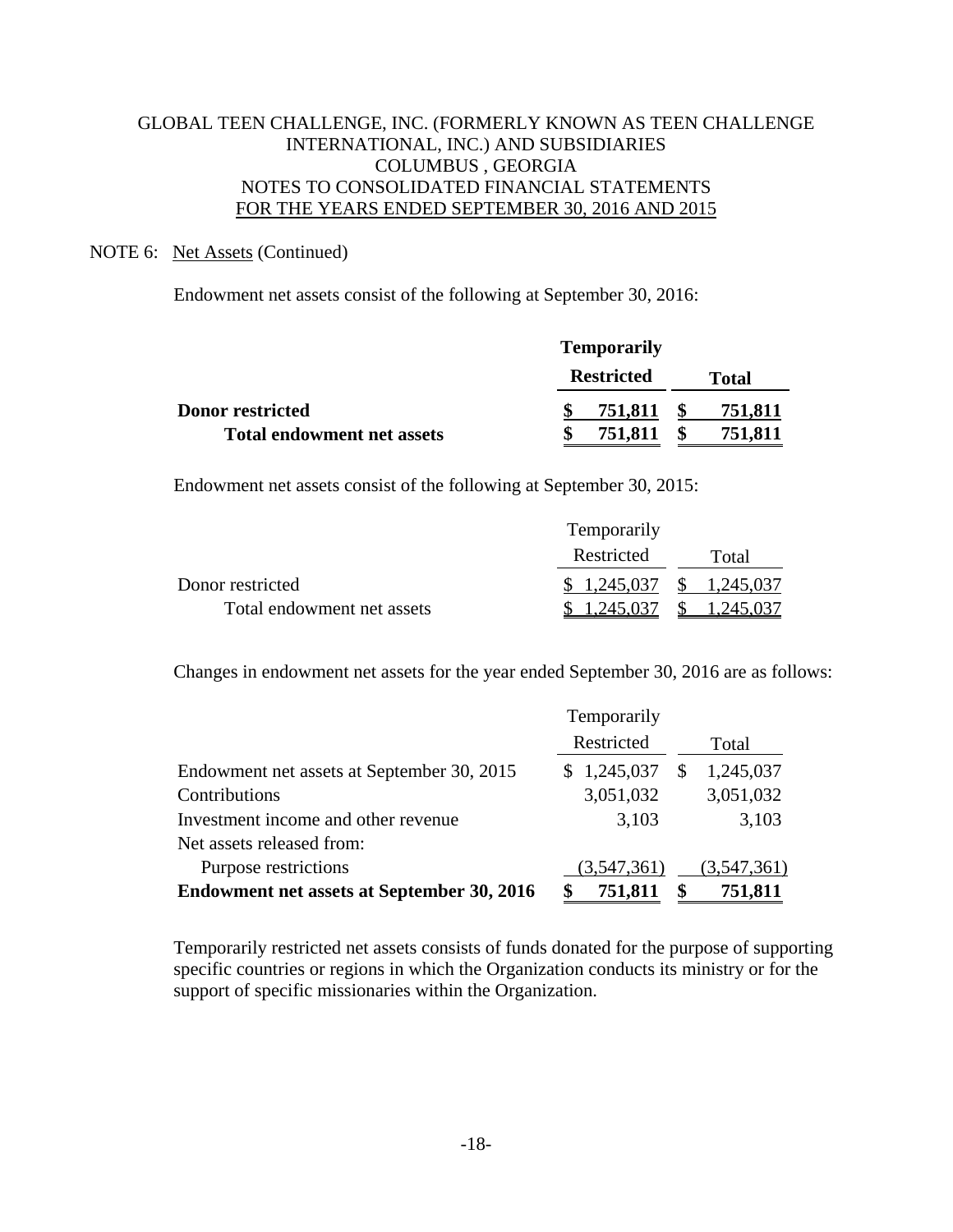### NOTE 6: Net Assets (Continued)

Temporarily restricted net assets are available for the following purposes:

|                                          | 2016 |         |    | 2015      |  |
|------------------------------------------|------|---------|----|-----------|--|
| <b>BGMC</b>                              | \$   | 5,592   | -S | 6,792     |  |
| Capacity Campaign                        |      | 366,444 |    | 1,041,403 |  |
| Cross/Switchblade                        |      | 11,705  |    | 11,932    |  |
| <b>Restricted Countries/Missionaries</b> |      | 131,761 |    | 110,833   |  |
| <b>Restricted Operations</b>             |      | 228,115 |    | 59,119    |  |
| Light for the Lost Funds                 |      | 8,194   |    | 14,958    |  |
| Total temporarily restricted net assets  | \$   | 751,811 |    | 1,245,037 |  |

### NOTE 7: Related Party Transactions

The Organization's president currently serves as the president of Teen Challenge of Florida, Inc. ("TC Florida"), an affiliated non-profit organization. During the years ended September 30, 2016 and 2015, TC Florida donated usage of its facilities to the Organization at a fair market value of \$94,500 annually. The fair value of donated facilities is recorded as part of unrestricted "program services" in the accompanying consolidated statements of activities. In addition, TC Florida provided operational support of \$205,131 and \$216,929 for 2016 and 2015, respectively. This support is recorded in the consolidated statements of activities.

In an unrelated series of transactions, the Organization provided TC Florida operational support of \$165,557 and \$96,385 for 2016 and 2015, respectively, which is also recorded in the consolidated statements of activities. TC Florida also owes the Organization \$700,000 for advances made in 2016 and approximately \$131,000 for a separate note maturing in 2023 (see Note 3).

### NOTE 8: Employee Benefits

 The Organization provides health insurance for exempt and nonexempt employees after six months of service. Employees must work at least thirty hours per week. Dependent coverage is available for exempt employees. If elected by the employee, the premium is paid by the employee through payroll deduction. The Organization's portion of the cost of employee insurance amounted to \$48,188 and \$38,776 for the years ended September 30, 2016 and 2015, respectively.